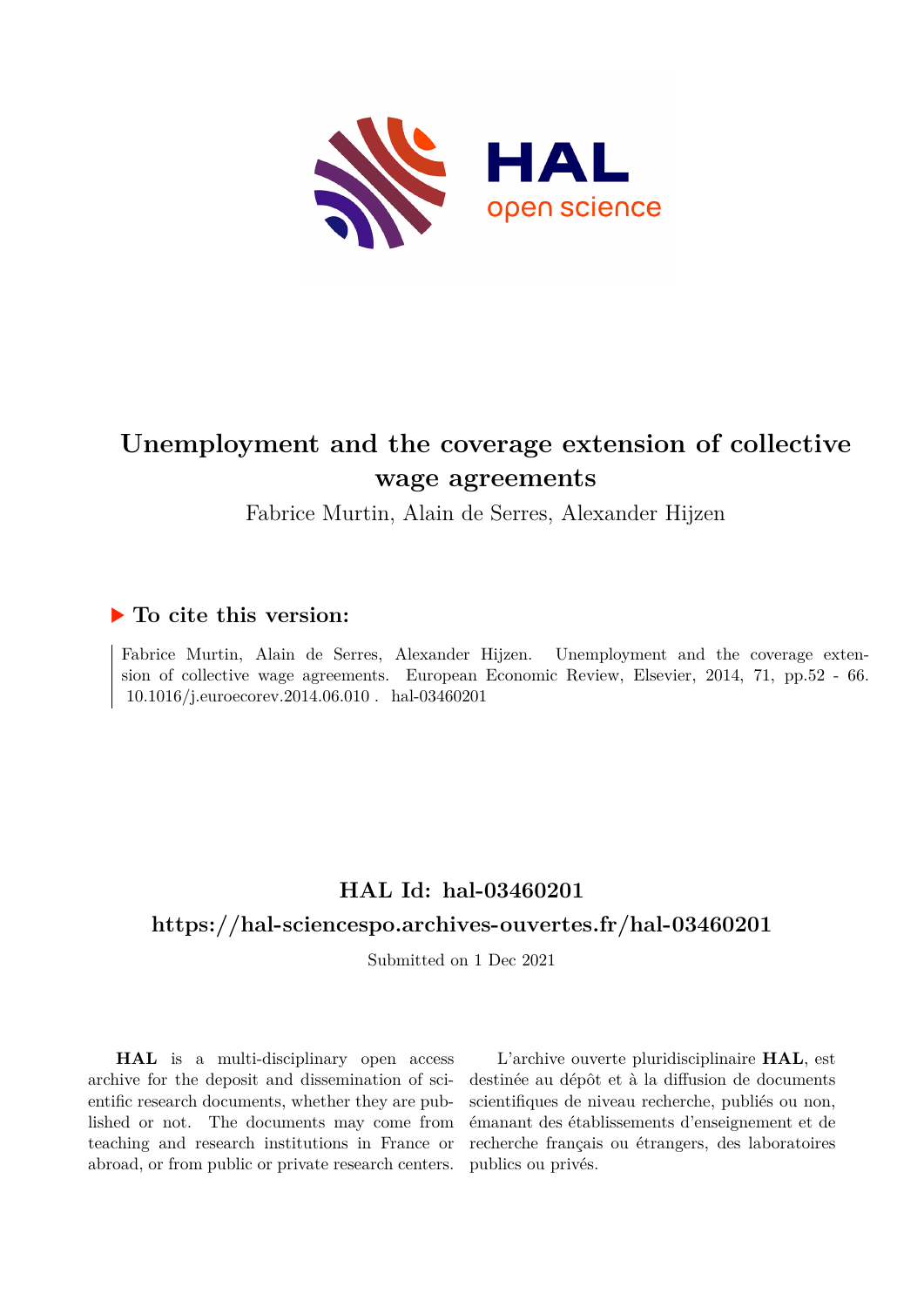# Unemployment and the coverage [extension](www.elsevier.com/locate/eer) of collective wage agreements  $\overrightarrow{x}$

# Fabrice Murtin<sup>\*</sup>, Alain de Serres, Alexander Hijzen

OECD, 2 rue André Pascal, 75016 Paris, France

## article info

Article history: Received 26 January 2012 Accepted 23 June 2014 Available online 21 July 2014

Keywords: Unemployment Unions Collective wage agreements Unemployment turnover Labour market institutions

# **ABSTRACT**

This paper examines how the extension of collective wage bargaining agreements to nonunionized firms affects unemployment. Testing a large number of econometric specifications on data from 15 OECD countries observed between 1965 and 2007, we find a positive, significant and robust interaction between the tax wedge and the degree of coverage extension of collective wage bargaining agreements. More specifically, our results suggest that the tax wedge has a larger positive effect on unemployment than any other labour market policy in countries with wide extension of collective wage agreements' coverage such as France or Spain. Conversely, in countries where coverage extension is close to zero as in Nordic countries, unemployment is essentially insensitive to changes in the tax wedge.

#### 1. Introduction

Why has unemployment been persistently higher in France and Spain than in other OECD countries over the last decades? A large number of labour economic studies would point at a set of common labour market policies less conducive to employment such as stringent employment protection and product market regulation, high labour costs and generous unemployment benefits (for an overview see Layard et al., 1991; Blanchard and Wolfers, 2000, or Bassanini and Duval, 2009). In this paper, we seek to shed light on an original channel that arises from the interaction between taxes and one specificity of collective wage bargaining systems observed in the latter two countries, namely the extension of collective wage agreements to non-unionized firms.

The main purpose of coverage extensions is to allow for effective collective bargaining in an industry or group of industries by setting up a level playing field among firms. This raises two potential concerns related to its consequences for unemployment. First, coverage extension may raise the bargained collective wage, hinder competiveness of the sector and reduce employment. Second, to the extent that unionized and non-unionized firms are systematically different, for example because unionized firms tend to be larger (as one would expect when there is a fixed cost to unionization) and more productive, there are concerns of representativeness over the wage agreements that are being extended. Indeed, negotiated

We would like to thank Andrea Bassanini, Romain Duval, Jørgen Elmeskov, Andrea Garnero, John Martin, Giuseppe Nicoletti, Jean-Marc Robin, Stefano Scarpetta, Jean-Luc Schneider, Robert Strauss and Paul Swaim for their valuable comments, as well as seminar participants at the OECD and at the European Commission Employment Division. Christine de la Maisonneuve and Irene Sinha are gratefully acknowledged for technical assistance and editorial support. The usual disclaimer applies.

<sup>\*</sup> Corresponding author. Tel.:  $+33$  1 45 24 76 08.

E-mail addresses: [Fabrice.Murtin@oecd.org](mailto:Fabrice.Murtin@oecd.org) (F. Murtin), [Alain.Deserres@oecd.org](mailto:Alain.Deserres@oecd.org) (A. de Serres), [Alexander.Hijzen@oecd.org](mailto:Alexander.Hijzen@oecd.org) (A. Hijzen).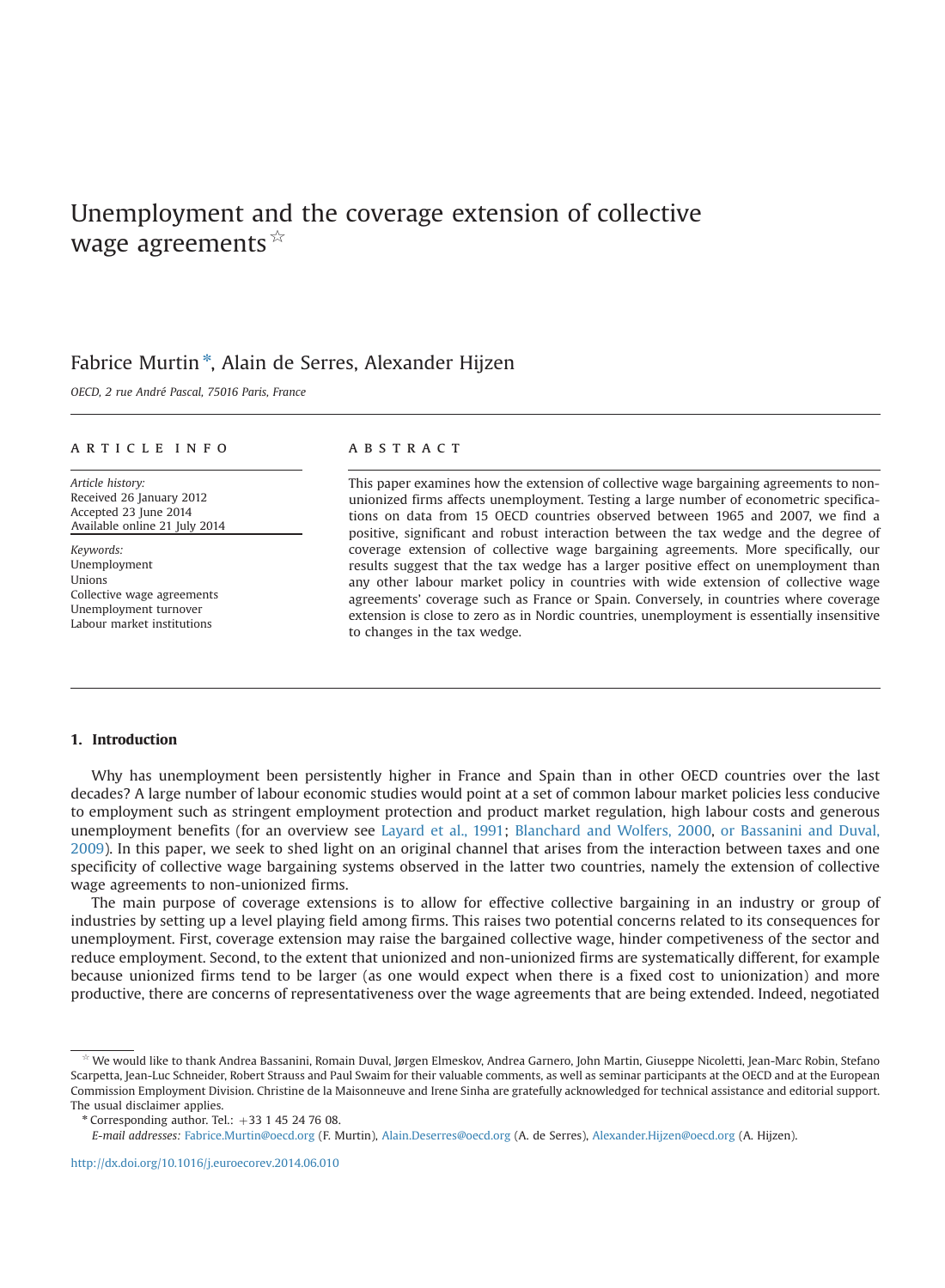wage agreements may result in wages that are appropriate in unionised firms but too high for non-unionized firms, raising the risk that such agreements drive non-unionized firms out of the market and thereby increase unemployment.<sup>1</sup>

Defining "coverage extension" as the difference between the administrative coverage of union agreements and union density, we find no evidence of an effect of coverage extensions on unemployment on average, but we do find that coverage extensions have a tendency to amplify the adverse effects of the tax wedge<sup>2</sup> on unemployment. Indeed, we find a positive, highly significant and large effect of the tax wedge on unemployment in countries with large coverage extension, such as France and Spain. In those countries, the influence of the tax wedge dwarfs that of any other labour market policy. Moreover, we decompose the latter unemployment effect into the respective contributions of unemployment turnover rates, namely the unemployment inflow and outflow rates. Using a SURE estimation framework, we find a significant effect operating through the unemployment outflow rate, but no evidence of any influence on the unemployment inflow rates.

Our empirical results are robust to the wide variety of different specifications, including the procedure to address the potential endogeneity of labour market reforms with respect to unemployment. Endogeneity is addressed by using long lags of labour market policies as instruments for their current levels, thus assuming labour market policies to be weakly exogenous variables as in a GMM setting. The results are also robust to use of various time periods and time frequencies, the inclusion of additional explanatory variables such as higher education, demographic variables, public social services or controlling for country-specific trends. We also test for any competing interactions with the tax wedge. In most of the regressions pertaining to the unemployment outflow rate or to the unemployment rate, the tax wedge and its interaction with coverage extension were both found to be significant at the 1% confidence level, a statistical performance that is matched by none of the other labour market policies and institutions.

This paper complements previous studies that have focused respectively on the labour wedge and on wage bargaining systems. Among the first category, Daveri and Tabellini (2000) argue that the labour wedge displays an adverse effect on employment only in countries with "strong and decentralized unions".<sup>3</sup> As regards wage bargaining systems, Calmfors and Driffill (1988) provide empirical evidence that intermediate, sectoral wage bargaining systems – in which mandatory coverage extensions can play an important role are detrimental to employment relative to either centralized or decentralized systems operating at the national or firm levels respectively.<sup>4</sup> We build on these two studies by showing that the key institutional driver of the tax wedge (semi-) elasticity of unemployment<sup>5</sup> is the degree of coverage extension rather than the degree of wage bargaining centralization *per se*, which is found to have only a small or no impact on unemployment.

Moreover, we describe the empirical relationships between labour market policies and institutions and unemployment turnover rates. The joint dynamics of job creation and job destruction along the business cycle have been examined theoretically by Mortensen (1986), Pissarides (1990) and Mortensen and Pissarides (1994). On the empirical front, job and worker flow data have been described in different settings (see Davis and Haltiwanger, 1992; Davis et al., 2006; Jolivet et al., 2006; Shimer, 2007, 2008; Elsby et al., 2008, 2009; Petrongolo and Pissarides, 2008; Robin, 2011). In particular, some microeconomic studies have looked at how specific institutions (e.g. unemployment insurance, employment protection, two-tier wage contracts) may affect the flows of workers in and out of unemployment as well as the distribution of wages (Cahuc and Postel-Vinay, 2002; Cahuc et al., 2006; Postel-Vinay and Robin, 2002; Bentolila et al., 2010; Murtin and Robin, forthcoming). As a result, we find that the tax wedge is a major determinant of the unemployment outflow rate in countries with large coverage extension, but we find little impact on unemployment inflow rates.

Finally, our findings help to explain why structural unemployment has been persistently high over the last decades in countries such as France, which are characterized by important mandatory coverage extensions and high labour taxes. Conversely, our findings explain why high taxes and low unemployment have co-existed in Nordic countries, which display virtually no coverage extension by consequence of having high union density. As in Daveri and Tabellini (2000), we find that the tax elasticity of unemployment is found to be non-significant in the latter countries. The next section offers some background on the degree of coverage extension of wage bargaining systems. Section 3 presents the empirical framework and Section 4 the data. We describe the main results with respect to the unemployment rate in Section 5 and those with respect to unemployment turnover in Section 6. Endogeneity concerns and further robustness checks are addressed in Section 7. The final section concludes.

#### 2. Stylized facts on the coverage extension of collective wage agreements

In the following, we will focus on the extensions of collective wage agreements to non-unionized firms. In some countries, collective wage agreements concluded at the industry level are extended (at least partially) to non-unionized

<sup>&</sup>lt;sup>1</sup> An interesting question is whether bargained wages that cover non-unionized sectors are indeed binding or whether they act as non-binding minimum wages. Blanchflower and Bryson (2002) shed some light on this issue. They find essentially no wage differential between unionized and nonunionized firms in France and Germany – two countries where coverage extension is high – and a modest wage differential in Spain, where coverage extensions also prevail. We interpret this finding as suggesting that union-negotiated wages are indeed binding in these economies.

<sup>&</sup>lt;sup>2</sup> The tax wedge is formally defined as the difference between the gross labour cost to the employer and the net take-home pay of the employee net of income taxes.

<sup>&</sup>lt;sup>3</sup> See also Prescott (2004), Rogerson (2007) and Shimer (2009) on the labour tax wedge.

<sup>4</sup> Magruder (2012) analyses the role of extending collective wage agreements in South Africa and finds similarly to us that it increases unemployment. <sup>5</sup> The tax wedge (semi-) elasticity of unemployment is the coefficient on the tax wedge variable estimated from a regression of log unemployment on the tax wedge and other variables.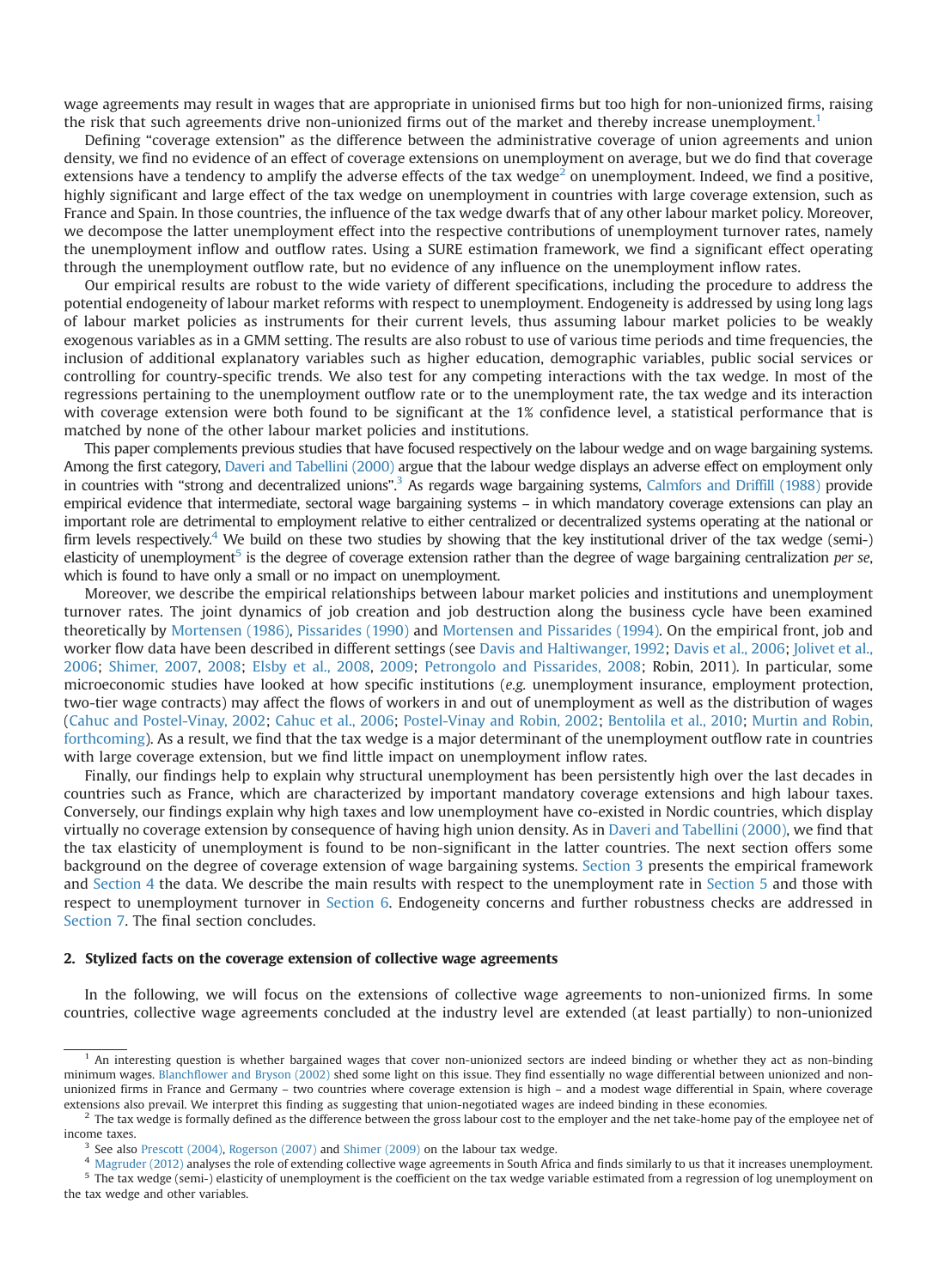

Fig. 1. Coverage extension and the degree of wage bargaining centralization.

firms. We describe below the importance of the latter aspect of collective wage bargaining, which has received little attention in the economics literature so far.

For empirical purposes, we define "coverage extension" as the difference between the share of the workforce that is effectively covered by collective wage agreements (the coverage rate) and the share that is member of a trade union (trade union density). This measure allows us to empirically examine the labour market effects of coverage extensions. Compared with other indices that have been used to study different aspects of collective bargaining that tend to be subjective and categorical (e.g. coordination, corporatism), our measure of coverage extension also has the advantage that it is outcomebased and continuous.<sup>6</sup>

Coverage extension mainly derives from the mandatory extension of collective agreements at the industry level to nonunionized firms in the same industry. In practice, this implies that coverage extensions tend to be quantitatively important in countries: (i) characterized by intermediate level of collective wage bargaining; and (ii) where legal provisions for the mandatory extension of collective wage agreements to firms in the same sector are available.<sup>7</sup> This is illustrated in Fig. 1 by relating coverage extension to the degree of centralization in collective bargaining separately for countries with and without legal provisions for mandatory extensions. The latter two variables are drawn from Visser (2009) database on institutional characteristics of trade unions.

It is clear that in countries with decentralized systems in place, such as Canada, Japan, the United Kingdom and the United States, coverage extension tends to be limited. Higher levels of coverage extension are observed at the other end of the spectrum, in countries with centralized bargaining systems, such as Ireland and Norway. Moreover, countries with decentralized or centralized systems do not tend to have legal provisions for the mandatory extension of collective agreements to non-unionized firms. The largest levels of coverage extension are observed in countries such as France, Spain, Germany and Australia, which are characterized by intermediate wage bargaining systems operating at the sectoral or industry level and have legal provisions for the mandatory extension of agreements to non-unionized firms. It is interesting to note that such provisions do not exist in Denmark and Sweden, two countries characterized by virtually zero coverage extension. With unions representing up to respectively 75% and 81% of the workforce covered by collective agreements (highest among OECD countries), maybe the adoption of such provisions has not been seen as warranted given the limited concerns about "unfair" competition from non-unionized firms.<sup>8</sup>

Fig. 1 also helps in refining the analysis by Calmfors and Driffill (1988) on the relationship between unemployment and the degree of wage bargaining centralization. The latter study argues that intermediate, sectoral bargaining systems are more likely to generate high unemployment. We refine their argument by showing in the empirical analysis that coverage extension matters relatively more than intermediate coordination per se, although the latter two variables are positively and significantly correlated with each other as shown on the graph.<sup>9</sup>

To our knowledge, there is no theoretical model that fully reflects the effects of coverage extension on unemployment that are described in this paper. Magruder (2012) presents a simple theoretical model that discusses the role of bargaining

<sup>8</sup> It is worth noting that while trade union density has tended to decline in most countries during the past 30 years, the importance of coverage extensions has increased (Du Caju et al., 2008). This is due to the fact that coverage have been largely stable despite the decline in trade union density.

 $^9$  There is a 0.51 correlation between coverage extension and a dummy taking value 1 when centralization equals 2 or 3 as described in Fig. 1.

 $^6$  This measure of coverage extension may be seen as a broad measure since it captures both extensions within and between firms and both voluntary and mandatory extensions. The concern of representativeness is primarily related to mandated coverage extensions across firms. The role of within-firm extensions and voluntary extensions across firms explain why the empirical measure of coverage extension is not zero in countries where there is no legal provision for mandatory coverage extension.

<sup>7</sup> Mandatory extensions can be either automatic as in Australia, Italy and Spain or subject to a decision by a public body such as in Finland, France and Germany (Du Caju et al., 2008).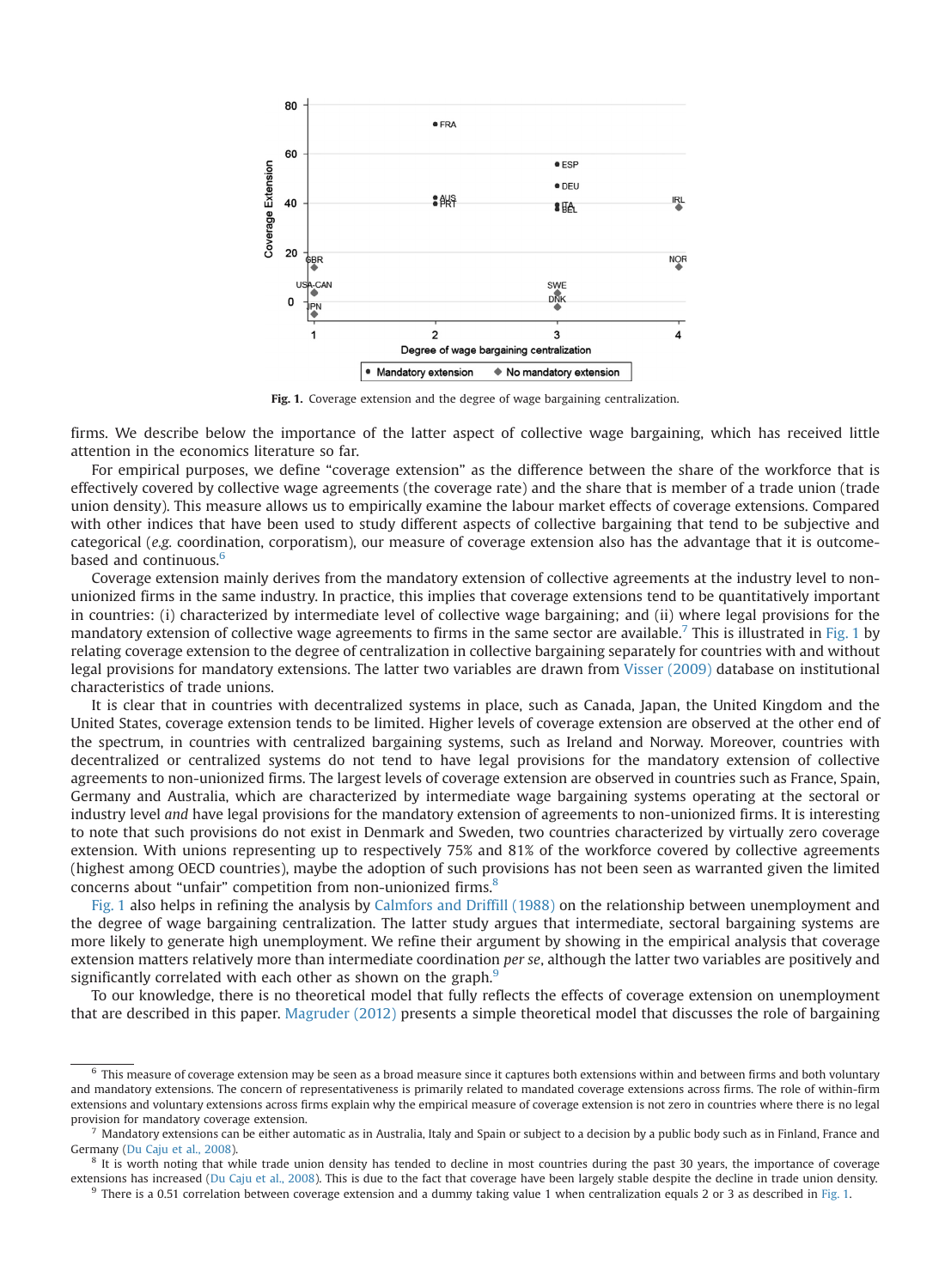councils in South Africa, which extend arbitration agreements negotiated by unionized firms to non-unionized firms in the same industry and administrative geographical entity. Jimeno and Thomas (2013) present a search and matching model of the labour market to discuss the role of firm- and sectoral-level bargaining in the context of firm heterogeneity. Unemployment is shown to be lower under firm-level bargaining and sectoral-level bargaining with opting-out than under sectoral-level bargaining without opting-out. They do not explicitly discuss the role of mandatory extensions and therefore do not need to explain why in practice certain firms tend to be unionized while others are not. Boeri and Burda (2009) develop a search-and-matching model of the labour market in which collective bargaining arises endogenously in the presence of firing costs.

In sum, more research is needed to fully understand the mechanism through which coverage extension affects wages and unemployment. Our premise is that coverage extensions prevent the cost of higher payroll taxes from being rapidly and fully shifted to employees via downward adjustments in net wages, which are set by collective agreements. The persistent wedge between labour costs and productivity that this generates is gradually resorbed through labour shedding (or slower hiring), resulting in rising unemployment. Under this mechanism, coverage extension magnifies the impact of rising taxes on total labour costs, labour demand and hence unemployment. The latter thus depends on the interaction between coverage extension and the tax wedge, as the volume of payroll taxes is equal to the product of net wages times the tax rate. As shown subsequently in the analysis, this mechanism receives empirical support as the interaction of coverage extension with the tax wedge turns out positive and highly significant in all unemployment regressions. The tax wedge entered separately in level also comes out positively and significantly in most regressions whereas coverage extension is generally not significant.

#### 3. Econometric framework

This section describes the empirical framework used in the paper. We start by describing the relationship between the rate of unemployment, the tax wedge and coverage extension, and then introduce unemployment turnover in the analysis.

The basic econometric framework is one where the log rate of unemployment  $U$  is regressed on the tax wedge  $T$ , coverage extension  $E$  and their interaction. For the latter term, coverage extension is averaged within countries and centred around its cross-country and cross-time grand average as done in Bassanini and Duval (2009), who look more specifically at interaction effects between labour market policies. This means that the coefficient on the tax wedge captures its average marginal effect rather than its effect when coverage extension is zero. We systematically include time and country dummies, $10$  as well as other labour market policies and institutions and a proxy for cyclical labour demand. Formally, the model can be written as follows:

$$
\log U_{it} = \tau^{u} T_{it} + \pi^{u} T_{it} \tilde{E}_{i} + \mu^{u} E_{it} + \sum_{j} \beta_{j}^{u} X_{it}^{j} + \alpha_{i} + t + u \phi Z_{it} + \varepsilon_{it}
$$
\n
$$
\tag{1}
$$

where  $X$  denote other labour market policies and  $Z$  a measure of business cycle effects. This simple model of log unemployment will be assessed to shed light on the average effect of the tax wedge T with coefficient  $\tau^u$  and on its interaction with coverage extension in deviation from its sample mean  $(\tilde{E}_i = E_{i, i} - E_{i, j})$  with coefficient  $\pi^u$ .

Going deeper into the analysis, it is possible to explain the flow origin of the coefficients. Indeed, it is interesting to know whether the labour market policy effects described in the unemployment equation (1) stem rather from an impact on unemployment inflows or outflows. This insight will unveil the underlying dynamics of the rate of unemployment.

To start with, consider the following system of two equations that describes the relationship between unemployment turnover rates (i.e. unemployment inflow and outflow rates), the tax wedge and coverage extension as well as other labour market policies and institutions:

$$
\begin{cases}\n\log s_{it} = \tau^s T_{it} + \pi^s T_{it} \tilde{E}_i + \mu^s E_{it} + \sum_j \beta_j^s X_{it}^j + \phi^s Z_{it} + \alpha_i^s + \lambda_t^s + \varepsilon_{it}^s \\
\log f_{it} = \tau^f T_{it} + \pi^f T_{it} \tilde{E}_i + \mu^f E_{it} + \sum_j \beta_j^f X_{it}^j + \phi^f Z_{it} + \alpha_i^f + \lambda_t^f + \varepsilon_{it}^f.\n\end{cases} \tag{2}
$$

where s is the unemployment inflow rate, and f the unemployment outflow rate,  $X_{it}^j$  a set of policy and institutional variables,  $Z_{it}$  a proxy for economic shocks capturing business cycle conditions,  $\alpha$  country fixed-effects and  $\lambda$  time effects. The above system is estimated via a SURE methodology to account for the contemporaneous correlation between residuals  $\varepsilon^s$ and  $\varepsilon^f$ , that is to say for any unobserved factor that affects simultaneously the unemployment inflow and outflow rates.

As shown in Appendix A, the empirical relationship between the rate of unemployment and its two turnover components can be approximated in the following simple way:

$$
\log U_{it} \approx \log s_{it} - \log f_{it} \tag{3}
$$

<sup>&</sup>lt;sup>10</sup> Following Bassanini and Duval (2009) among others, we introduce different country dummies for Germany before and after reunification and for Sweden before and after the 1991 banking crisis.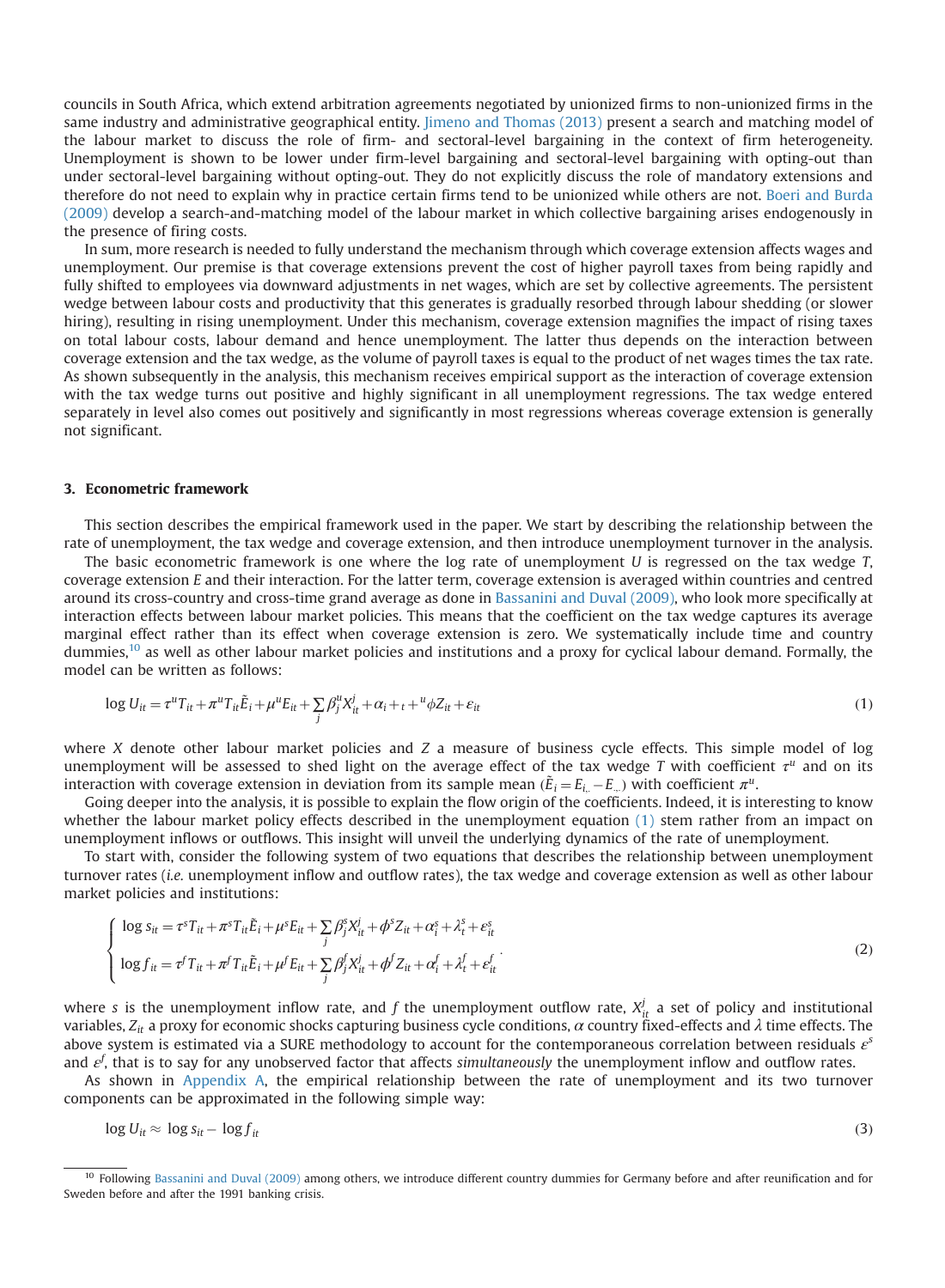

Fig. 2. Average inflow and outflow rates – 1985–2007.

which immediately yields a correspondence between coefficients estimated from the unemployment equation (1) and those derived from system (2) as

$$
\log U_{it} = (\tau^s - \tau^f)T_{i,t} + (\pi^s - \pi^f)T_{it}\tilde{E}_i + (\mu^s - \mu^f)E_{it} + \sum_j (\beta_j^s - \beta_j^f)X_{it}^j + (\phi^s - \phi^f)Z_{it} + \alpha_i + \lambda_t + \varepsilon_{it}
$$
  

$$
\equiv \tau^u T_{it} + \pi^u T_{it}\tilde{E}_i + \mu^u E_{it} + \sum_j \beta_j^u X_{it}^j + \phi^u Z_{it} + \alpha_i + \lambda_t + \varepsilon_{it}
$$

Hence, policy coefficients estimated from the unemployment regression (1) should be equal to the difference of the corresponding coefficients drawn from the unemployment inflow and outflow equations (2). This provides a means of evaluating the internal consistency of the empirical framework.

#### 4. The data

# 4.1. Unemployment, unemployment inflows and unemployment outflows

The constructed dataset covers 15 OECD countries over the period 1965–2007, while a richer set of variables is available over the period 1985–2007. The unemployment turnover data are broadly similar to those used in Elsby et al. (2013).

Fig. 2 provides a scatter diagram of the average unemployment inflow and outflow rates by country. It can be seen: (i) that the average flow variables are strongly and positively correlated; and (ii) that average worker flows are much larger in most English-speaking and Nordic countries than in other countries. This is particularly the case for the United States which comes out as an outlier in terms of the magnitude of inflow and outflow rates.<sup>11,12</sup>

### 4.2. Coverage extension, the tax wedge and other labour market policies and institutions

The database on unemployment turnover is complemented by a set of labour market policy and institutional variables, whose average values are reported for each country in Table 1 for the period 1985–2007 (see Appendix B for details on data construction). The two main series we will focus on are the tax wedge and coverage extension, which are available as early as 1965 for some countries. The tax wedge is a summary index of labour and personal income taxes built by the OECD and routinely used in economic studies (Prescott, 2004; Shimer, 2009; Bassanini and Duval, 2009). It is equal to the difference between the labour cost to the employer and the corresponding net take-home pay of the employee. This measure was preferred to a simple payroll tax index as the latter series is affected by a break in the late 1990s. However, our main results are largely unaffected if we replace the tax wedge by payroll taxes (see robustness analysis below).

Other labour market policies and institutions include: the initial (first-year) replacement rate of unemployment benefits; the average duration of unemployment benefits proxied by the ratio of the average replacement rates over 5 years and

 $11$  Moreover, there is generally a positive association between the coefficients of variation of the inflow and outflow rates. Among high-turnover countries, Nordic countries display much more volatility in unemployment turnover than English-speaking countries such as Australia, Canada, New Zealand and the United States.

 $12$  A closer look at the variation in inflow and outflow rates over time reveals diverging trends. In some countries such as Canada, Denmark, Ireland, Italy, the United Kingdom and Spain, there has been a clear upward trend in outflow rates. Conversely, there seems to have been a downward trend in outflow rates in Belgium, Japan and Portugal since the early 1990s. In the US, there is a downward trend before 1985 and no apparent trend afterwards once a correction is made to account for a break in the CPS around 1993 as in Shimer (2007) and Elsby et al. (2013).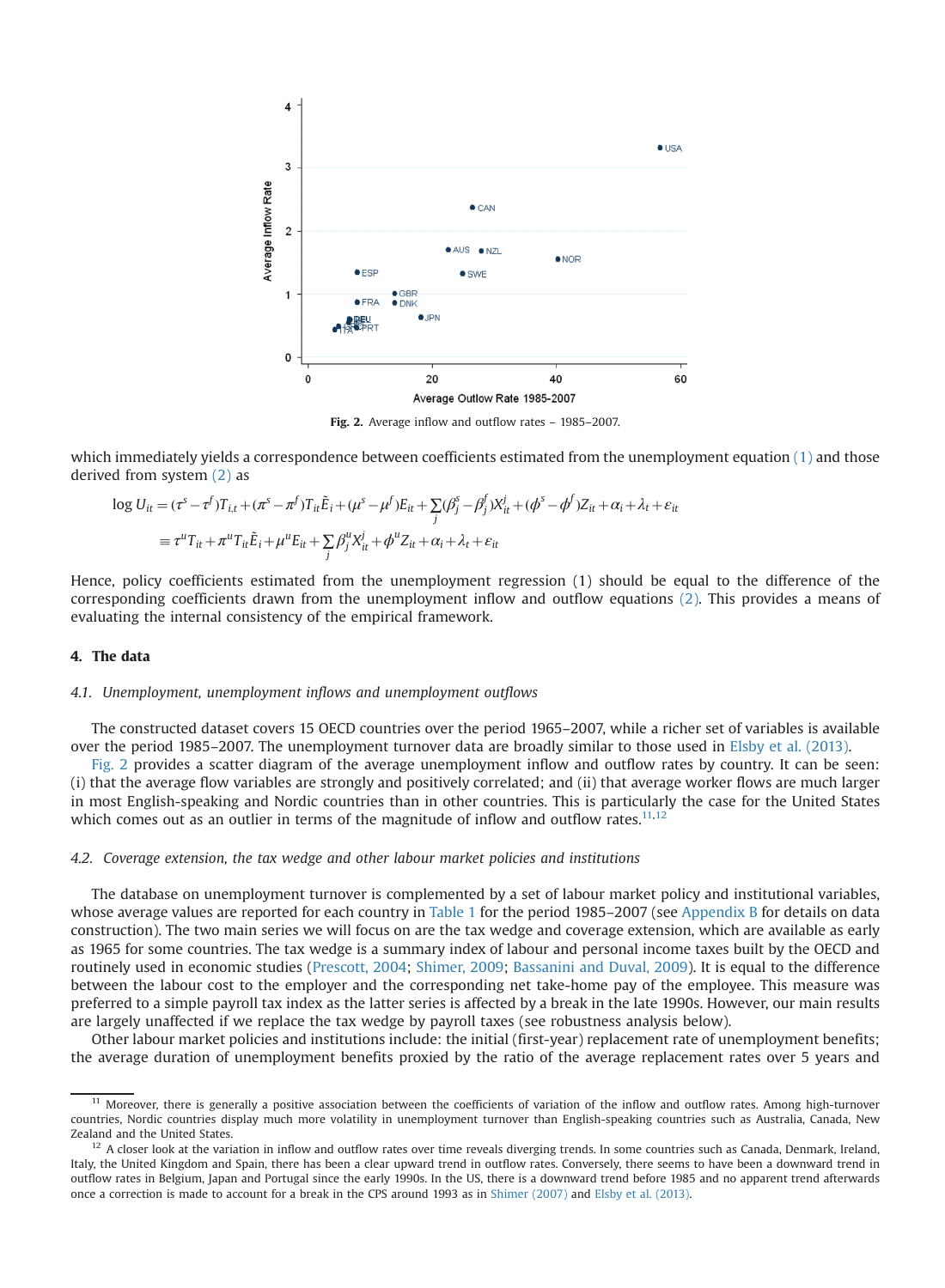Descriptive statistics (1985–2007 averages).

|                                                     | <b>AUS</b> | <b>BEL</b> | CAN  | DEU  | <b>DNK</b> | ESP  | <b>FRA</b> | <b>GBR</b> | IRL  | <b>ITA</b> | <b>IPN</b> | <b>NOR</b> | <b>PRT</b> | <b>SWE</b> | USA  | OECD |
|-----------------------------------------------------|------------|------------|------|------|------------|------|------------|------------|------|------------|------------|------------|------------|------------|------|------|
| Unemployment and turnover                           |            |            |      |      |            |      |            |            |      |            |            |            |            |            |      |      |
| Unemployment rate                                   | 7.5        | 8.6        | 8.6  | 8.0  | 6.3        | 16.5 | 10.2       | 7.4        | 10.7 | 7.3        | 3.9        | 4.1        | 6.2        | 5.8        | 5.7  | 7.8  |
| Inflow rate                                         | 1.7        | 0.6        | 2.4  | 0.6  | 0.9        | 1.3  | 0.9        | 1.0        | 0.5  | 0.6        | 0.7        | 1.6        | 0.5        | 1.3        | 3.3  | 1.2  |
| Outflow rate                                        | 22.6       | 6.8        | 26.5 | 6.6  | 14.3       | 7.9  | 7.9        | 13.9       | 6.5  | 8.0        | 17.7       | 40.2       | 7.8        | 24.9       | 56.7 | 17.9 |
| Tax wedge and coverage extension                    |            |            |      |      |            |      |            |            |      |            |            |            |            |            |      |      |
| Tax wedge                                           | 28.1       | 41.3       | 26.3 | 35.4 | 46.2       | 30.0 | 41.4       | 29.0       | 27.6 | 39.8       | 22.8       | 49.        | 26.8       | 52.2       | 23.6 | 34.7 |
| Coverage extension of union agreements <sup>a</sup> | 48.3       | 37.0       | 4.3  | 47.8 | $-0.9$     | 56.7 | 78.5       | 8.8        | 42.2 | 46.4       | $-4.2$     | 13.9       | 48.5       | 1.5        | 4.2  | 28.9 |
| Union density                                       | 31.7       | 53.0       | 31.4 | 28.0 | 74.5       | 14.6 | 9.3        | 34.3       | 42.8 | 33.6       | 22.0       | 56.1       | 25.3       | 81.0       | 14.2 | 36.8 |
| Other labour market policies                        |            |            |      |      |            |      |            |            |      |            |            |            |            |            |      |      |
| Initial replacement rate                            | 24.4       | 47.0       | 50.0 | 38.0 | 68.8       | 66.6 | 59.6       | 20.8       | 40.3 | 55.5       | 34.8       | 62.4       | 65.7       | 82.2       | 27.7 | 49.6 |
| Benefits duration <sup>b</sup>                      | 1.0        | 0.9        | 0.3  | 0.7  | 0.8        | 0.5  | 0.6        | 0.8        | 0.8  | 0.6        | 0.3        | 0.6        | 0.6        | 0.4        | 0.5  | 0.6  |
| EPL regular contracts                               | 1.3        | 1.7        | 1.3  | 2.7  | 1.7        | 31   | 2.4        | 1.0        | 1.6  | 1.8        | 1.9        | 2.3        | 4.4        | 2.9        | 0.2  | 2.0  |
| Product market regulation                           | 2.8        | 3.8        | 2.6  | 3.3  | 3.3        | 3.6  | 4.4        | 2.1        | 4.3  | 2.2        | 3.0        | 3.5        | 4.1        | 3.4        | 2.2  | 3.2  |
| PES and administration <sup>c</sup>                 | 2.4        | 2.2        | 2.4  | 3.0  | 3.4        | 0.8  | 1.9        | 3.4        | 2.1  | 1.2        | 6.9        | 3.4        | 2.2        | 5.4        | 0.8  | 2.8  |
| Employment incentives <sup>c</sup>                  | 0.5        | 1.5        | 0.1  | 0.9  | 6.6        | 1.5  | 1.5        | 0.2        | 0.9  | 2.6        | 0.6        | 1.3        | 2.3        | 10.1       | 0.0  | 2.0  |
| Training and others <sup>c</sup>                    | 2.5        | 10.1       | 2.8  | 10.4 | 17.6       | 2.8  | 7.2        | 2.7        | 8.4  | 3.3        | 1.0        | 14.1       | 5.3        | 25.8       | 2.2  | 7.8  |

<sup>a</sup> Representativeness of collective union agreements minus share of unionized labour force.

**b** Calculated as average replacement rate divided by initial replacement rate.

<sup>c</sup> Amount per person unemployed divided by GDP per worker, smoothed with Hodrick-Prescott filter and expressed in %.

initial replacement rates; the OECD index of employment protection for regular contracts; the OECD index of product market regulation; the volume of active labour market policies (ALMPs) per unemployed worker normalized by GDP per worker,<sup>13</sup> and its three main sub-components (public employment services denoted as PES, employment incentives and training); and union density defined as the share of workers that are members of a union.

Finally, a measure of the output gap constructed by the OECD is used as a proxy business cycle conditions.

#### 5. Coverage extension and the tax wedge as Determinants of the unemployment rate

This section describes basic results obtained from the estimation of the unemployment equation (1) over the longest time period 1965–2007. Table 2 reports a string of regressions where the set of explanatory variables is gradually expanding. The tax wedge, the output gap, country and time dummies are included in all regressions. The interaction between the tax wedge and coverage extension is introduced from Column (2) onwards. We make use of annual data in Columns (1)–(5) and 5-year time spans in following columns. With country fixed-effects being included, a longer time span helps improving the signal-to-noise ratio at the cost of reducing the number of observations.

As a main result, the interaction of the tax wedge with coverage extension is positive and significant at the 1% confidence level in regressions (2)–(5) and at a 5% confidence level in columns (7)–(10). Similar results can be found when the estimation is run over the two sub-periods 1965–1985 and 1985–2007. Interestingly, the tax wedge itself is significant only when the interaction with coverage extension is included and when the time span is annual. Coverage extension is never statistically significant suggesting that it does not have an effect on unemployment on average.

The magnitude of the interaction effect is large. The tax wedge estimate is about 0.01, implying that raising the tax wedge by 10 percentage points may increase unemployment by an average 10% across all countries. However, in countries where coverage extension is 20 percentage points above (respectively below) OECD average, the tax wedge elasticity is estimated at  $0.01+0.2\times0.06=0.022$  (resp.  $0.01-0.2\times0.06=-0.002$ ). In other words, unemployment is highly (respectively not) sensitive to the tax wedge in countries with large (resp. low) coverage extension.

Similar results can be found over the more recent 1985–2007 period when controlling for more policy and institutional settings. Actually, the effects associated with the tax wedge and its interaction with coverage extension are even larger as shown on Table 3. Indeed, the level effect of the tax wedge is always significant and comprised between 0.016 and 0.047, while the coefficient on the interaction effect is at least  $50\%$  larger than that displayed in Table 2.<sup>14</sup> To give an example, calculations suggest that unemployment would be lower by 2.6 (respectively 2.5) percentage points in France (resp. Spain) if

<sup>&</sup>lt;sup>13</sup> In order to remove cyclical variations in ALMPs that result from cyclical unemployment variations, we apply a HP filter to the constructed series and use only the trend series in subsequent regressions. This procedure corrects for the endogeneity that arises from the fact that ALMP spending has traditionally been relatively insensitive to cyclical changes in the unemployment rate (OECD, 2009). It does not address the endogeneity problem that may arise when the variation in ALMP spending falls short of the variation in the structural rate of unemployment. This may be less of a problem since ALMP spending has traditionally been more responsive to changes in the structural unemployment rate. If ALMP spending nevertheless falls short of the variation in structural unemployment, this will bias the estimated impact of ALMP spending on unemployment downward.

<sup>&</sup>lt;sup>14</sup> Most of labour market policies and institutions display coefficients with plausible signs, except maybe average benefits duration for which a negative relationship with unemployment is observed instead of the positive relationship that one would expect under the assumption that longer benefits duration discourages job search. However, recent studies have found little or no such "moral hazard" effects from the US extensions (Rothstein, 2011). This is consistent with the non-significant coefficient of average benefits duration in columns (9) and (10).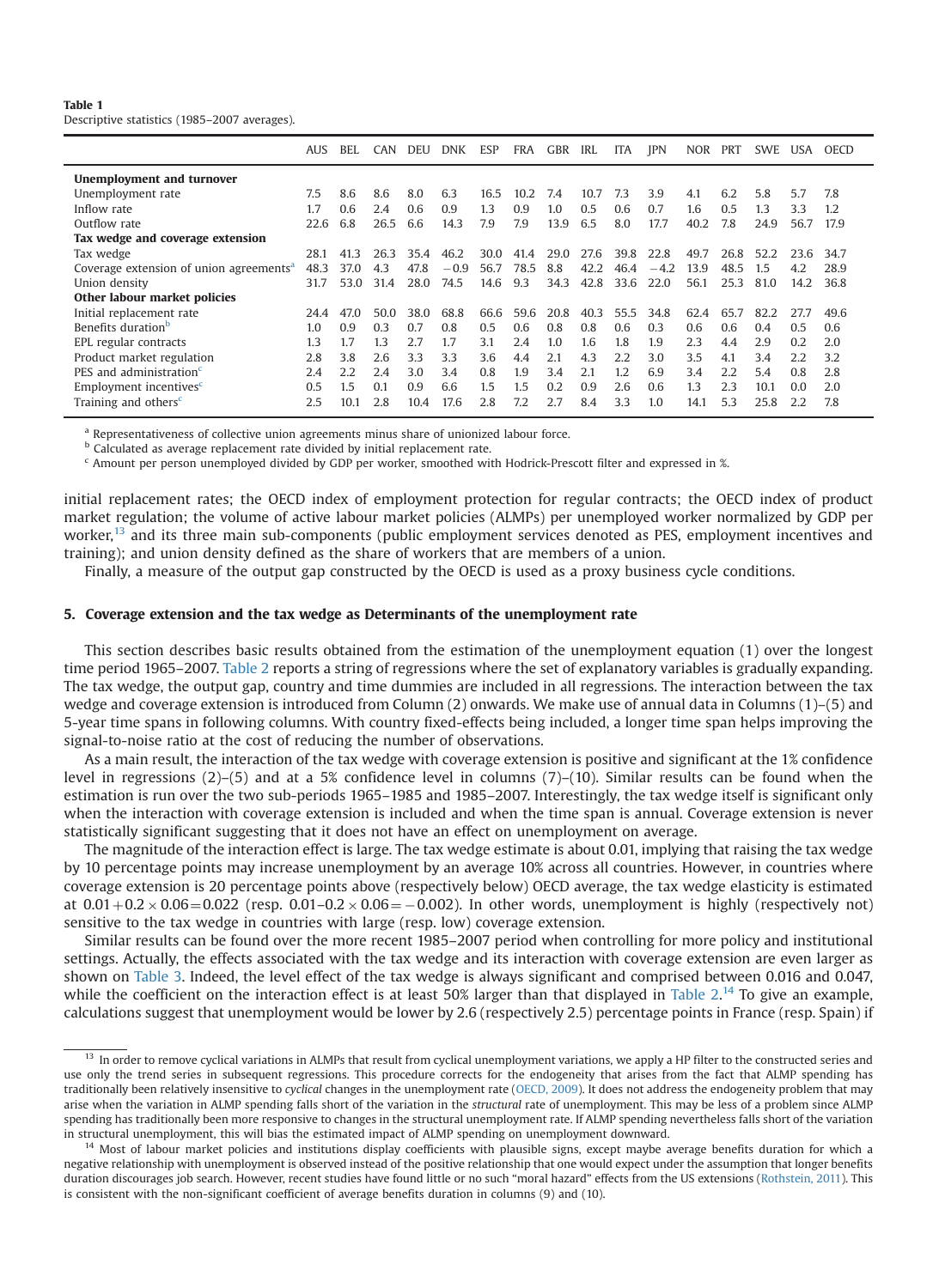The unemployment effect of the tax wedge and coverage extension 1965–2007.

| Dependent variable                                                                                                               |                                                     | Log unemployment rate                               |                                                                       |                                                                                           |                                                                                                          |                                                    |                                                    |                                                                 |                                                                                     |                                                                                                  |  |  |  |
|----------------------------------------------------------------------------------------------------------------------------------|-----------------------------------------------------|-----------------------------------------------------|-----------------------------------------------------------------------|-------------------------------------------------------------------------------------------|----------------------------------------------------------------------------------------------------------|----------------------------------------------------|----------------------------------------------------|-----------------------------------------------------------------|-------------------------------------------------------------------------------------|--------------------------------------------------------------------------------------------------|--|--|--|
| Time span                                                                                                                        | Annual time span                                    |                                                     |                                                                       |                                                                                           |                                                                                                          | 5-year time span                                   |                                                    |                                                                 |                                                                                     |                                                                                                  |  |  |  |
| Procedure                                                                                                                        | <b>OLS</b><br>(1)                                   | <b>OLS</b><br>(2)                                   | <b>OLS</b><br>(3)                                                     | <b>OLS</b><br>(4)                                                                         | <b>OLS</b><br>(5)                                                                                        | <b>OLS</b><br>(6)                                  | <b>OLS</b><br>(7)                                  | <b>OLS</b><br>(8)                                               | <b>OLS</b><br>(9)                                                                   | <b>OLS</b><br>(10)                                                                               |  |  |  |
| Tax wedge<br>Tax wedge $\times$ coverage<br>extension<br>Coverage extension<br>Union density<br>Tax wedge $\times$ union density | 0.004<br>(0.004)                                    | $0.012***$<br>(0.004)<br>$0.057***$<br>(0.010)      | $0.013***$<br>(0.005)<br>$0.061***$<br>(0.014)<br>$-0.176$<br>(0.275) | $0.012***$<br>(0.005)<br>$0.064***$<br>(0.014)<br>$-0.102$<br>(0.272)<br>0.558<br>(0.409) | $0.013***$<br>(0.005)<br>$0.062***$<br>(0.014)<br>$-0.201$<br>(0.286)<br>$0.783*$<br>(0.399)<br>$-0.026$ | 0.003<br>(0.010)                                   | 0.009<br>(0.010)<br>$0.061***$<br>(0.025)          | 0.011<br>(0.012)<br>$0.068**$<br>(0.033)<br>$-0.287$<br>(0.675) | 0.007<br>(0.013)<br>$0.077**$<br>(0.033)<br>$-0.173$<br>(0.636)<br>1.498<br>(1.069) | 0.008<br>(0.013)<br>$0.075***$<br>(0.032)<br>$-0.365$<br>(0.681)<br>1.826<br>(1.126)<br>$-0.038$ |  |  |  |
| Output gap<br>Time effects<br>Country fixed-effects<br>$R^2$<br>N                                                                | $-0.072***$<br>(0.007)<br>Yes<br>Yes<br>0.84<br>484 | $-0.067***$<br>(0.007)<br>Yes<br>Yes<br>0.85<br>484 | $-0.072***$<br>(0.007)<br>Yes<br>Yes<br>0.85<br>484                   | $-0.072***$<br>(0.007)<br>Yes<br>Yes<br>0.85<br>484                                       | (0.016)<br>$-0.071***$<br>(0.007)<br>Yes<br>Yes<br>0.86<br>484                                           | $-0.081***$<br>(0.018)<br>Yes<br>Yes<br>0.83<br>99 | $-0.078***$<br>(0.019)<br>Yes<br>Yes<br>0.84<br>99 | $-0.078***$<br>(0.019)<br>Yes<br>Yes<br>0.84<br>99              | $-0.078***$<br>(0.019)<br>Yes<br>Yes<br>0.85<br>99                                  | (0.047)<br>$-0.076***$<br>(0.019)<br>Yes<br>Yes<br>0.85<br>99                                    |  |  |  |

Note: Robust standard errors in OLS regressions. The excess coverage interacted with the tax wedge is centred and time constant.

\*Denotes significance at a 10% confidence level.

<sup>\*\*</sup> Denotes significance at a 1% confidence level.

\*\* Denotes significance at a 5% confidence level.

union density were 10 percentage points higher and coverage extension 10 percentage points lower.<sup>15</sup> These results suggest that coverage extension has a quantitatively larger adverse impact on unemployment than union density, presumably because unionized and non-unionized firms are systematically different and extending wage agreements to non-unionized firms disproportionately lowers employment in such firms.

The existence of a significant interaction effect between the tax wedge and coverage extension receives a simple graphical illustration in Fig. 3, which displays the annual changes in unemployment and in the tax wedge for countries above and below the OECD average of coverage extension. While the tax elasticity of unemployment is positive and significant in the former group of countries, it is nil in the latter group.

The finding that the tax elasticity of the unemployment rate depends on coverage extension helps to refine the results from former economic studies. In particular, Daveri and Tabellini (2000) argue that increases in labour taxes are shifted onto higher labour cost in countries with "strong and decentralized trade unions", entailing a rise in unemployment and a slowdown in investment and economic growth. Importantly, they find different tax elasticities of unemployment across groups of countries, and point at the role of wage bargaining systems to explain these differences. However, they do not provide any specific empirical evidence on the latter aspect, and present their statistically non-significant tax elasticity in Nordic countries as "an unresolved puzzle" (p. 80). In contrast, Calmfors and Driffill (1988) clearly identify intermediate wage bargaining systems as a factor driving up the aggregate real wage and unemployment, but do not confront this issue with a panel data analysis.

Column (7) combines the insights from the two latter studies by regressing unemployment on the tax wedge, a dummy for intermediate wage bargaining systems (as defined by Visser, 2009), their interaction as well as other labour market policy variables. In support of the views from the latter authors, we find a positive and (weakly) significant effect of intermediate wage bargaining on the tax elasticity of unemployment. However, its magnitude is small, as shifting to an intermediate regime increases the tax elasticity from 0.036 to 0.040, meaning that a 10 percentage-points increase in the tax wedge would increase unemployment by 40% instead of 36%. Moreover, the dummy for intermediate wage-bargaining systems displays a negative and significant coefficient.

In comparison, the magnitude of the coverage extension interaction is much larger as discussed above. In particular, Column (8) shows that the latter interaction is immune to the introduction of the dummy for intermediate wage bargaining systems and its tax wedge interaction. Against this background, we refine the findings from the latter authors by suggesting

<sup>&</sup>lt;sup>15</sup> This calculation, based on estimates from Table 3 Column (6), assumes that the overall degree of coverage of wage agreements is constant. Indeed, Traxler and Behrens (2002) observe that the institutional stability of administrative extensions is striking given the trends towards deregulation. This is likely to reflect the difficulty of reforming such institutional arrangements from a political economy perspective. One politically feasible way of reducing coverage extension may be to promote the broadening of union membership to the covered, non-unionized, sector. Another may be for governments to encourage the wider use of opting-out clauses and firm-level bargaining, as has been done in a number of countries for instance in Germany in the early 2000s and, more recently, Spain.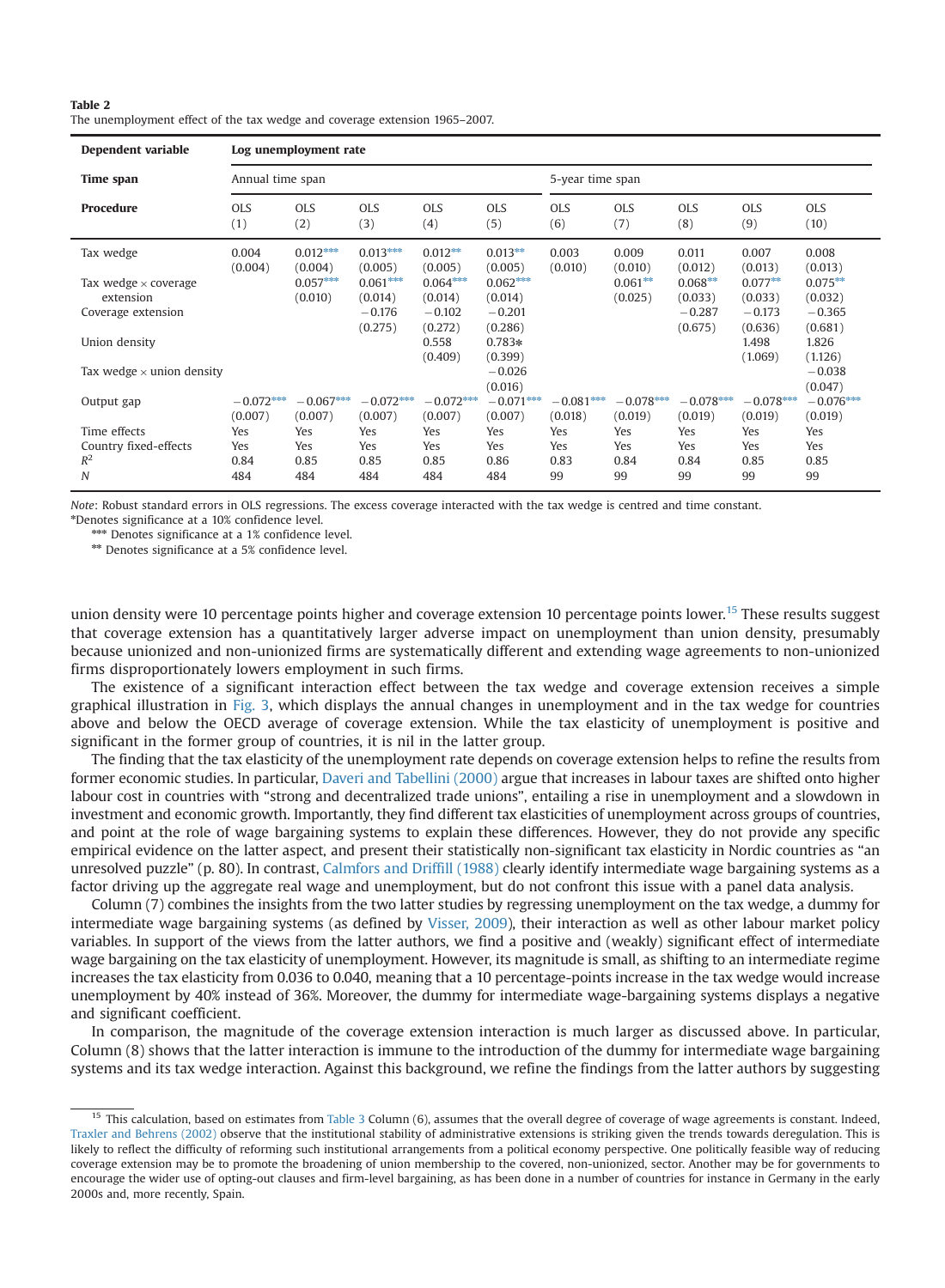The unemployment effect of the tax wedge and coverage extension 1985–2007.

| Dependent variable<br>Procedure                                                                                                                                                     | log u<br><b>OLS</b><br>(1)                          | log u<br><b>OLS</b><br>(2)                          | log u<br><b>OLS</b><br>(3)                                            | log u<br><b>OLS</b><br>(4)                                                                                           | log u<br><b>OLS</b><br>(5)                                                            | log u<br><b>OLS</b><br>(6)                                                                      | log u<br><b>OLS</b><br>(7)                                                                     | log u<br><b>OLS</b><br>(8)                                                                                          | log u<br><b>OLS</b><br>(9)                                                                 | log u<br><b>OLS</b><br>(10)                                                                    |
|-------------------------------------------------------------------------------------------------------------------------------------------------------------------------------------|-----------------------------------------------------|-----------------------------------------------------|-----------------------------------------------------------------------|----------------------------------------------------------------------------------------------------------------------|---------------------------------------------------------------------------------------|-------------------------------------------------------------------------------------------------|------------------------------------------------------------------------------------------------|---------------------------------------------------------------------------------------------------------------------|--------------------------------------------------------------------------------------------|------------------------------------------------------------------------------------------------|
| Tax wedge and coverage extension<br>Tax wedge<br>Tax wedge $\times$ coverage<br>extension<br>Coverage extension<br>Tax wedge $\times$ intermediate<br>system<br>Intermediate system | $0.036***$<br>(0.007)                               | $0.046***$<br>(0.006)<br>$0.098***$<br>(0.022)      | $0.047***$<br>(0.006)<br>$0.101***$<br>(0.022)<br>$-0.256$<br>(0.240) | $0.033***$<br>(0.005)<br>$0.090***$<br>(0.018)<br>0.176<br>(0.219)                                                   | $0.034***$<br>(0.005)<br>$0.162***$<br>(0.019)<br>$-0.168$<br>(0.192)                 | $0.034***$<br>(0.005)<br>$0.167***$<br>(0.021)<br>0.114<br>(0.166)                              | $0.016***$<br>(0.006)<br>$0.006*$<br>(0.003)<br>$-0.221*$<br>(0.114)                           | $0.029***$<br>(0.006)<br>$0.165***$<br>(0.021)<br>0.194<br>(0.167)<br>$0.006**$<br>(0.003)<br>$-0.234**$<br>(0.099) | $0.013**$<br>(0.006)                                                                       | $0.016***$<br>(0.005)<br>$0.232***$<br>(0.042)<br>0.092<br>(0.321)                             |
| Tax wedge $\times$ minimum<br>wage<br>Minimum wage                                                                                                                                  |                                                     |                                                     |                                                                       |                                                                                                                      |                                                                                       |                                                                                                 |                                                                                                |                                                                                                                     | $0.325***$<br>(0.060)<br>$1.064**$<br>(0.444)                                              | $-0.190*$<br>(0.106)<br>$1.159***$<br>(0.423)                                                  |
| Other policies and institutions<br>Initial gross<br>Replacement rate<br>Average benefits<br>Duration<br>EPL regular<br><b>PMR</b><br>Active ALMP normalized                         |                                                     |                                                     |                                                                       | $0.008***$<br>(0.002)<br>$-0.934***$<br>(0.210)<br>$-0.012$<br>(0.043)<br>0.011<br>(0.023)<br>$-1.782***$<br>(0.325) | 0.003<br>(0.002)<br>$-0.538***$<br>(0.185)<br>0.011<br>(0.040)<br>$-0.030$<br>(0.020) | $0.005***$<br>(0.002)<br>$-0.500***$<br>(0.170)<br>$0.136***$<br>(0.046)<br>$-0.017$<br>(0.018) | $0.007***$<br>(0.003)<br>$-0.833***$<br>(0.209)<br>$-0.011$<br>(0.043)<br>$-0.037*$<br>(0.022) | $0.005**$<br>(0.002)<br>$-0.489***$<br>(0.173)<br>$0.122***$<br>(0.046)<br>$-0.024$<br>(0.017)                      | $0.014***$<br>(0.003)<br>0.048<br>(0.588)<br>0.032<br>(0.054)<br>$0.047*$<br>(0.026)       | $0.012***$<br>(0.003)<br>$-0.082$<br>(0.487)<br>0.014<br>(0.047)<br>0.007<br>(0.031)           |
| PES and administration<br>normalized<br><b>Employment incentives</b><br>normalized<br>Training and other active<br>measures<br>Union density                                        |                                                     |                                                     |                                                                       |                                                                                                                      | $-8.817***$<br>(1.099)<br>$-6.547***$<br>(1.388)<br>$0.611*$<br>(0.369)               | $-7.605***$<br>(1.011)<br>$-6.373***$<br>(1.132)<br>0.306<br>(0.317)<br>1.979***<br>(0.326)     | $-5.151***$<br>(1.024)<br>$-4.978***$<br>(1.545)<br>$-0.427$<br>(0.424)                        | $-6.945***$<br>(1.060)<br>$-6.247***$<br>(1.237)<br>$-0.040$<br>(0.357)<br>$2.030***$<br>(0.331)                    | $-8.172***$<br>(1.440)<br>1.524<br>(2.543)<br>$-5.673**$<br>(2.361)<br>$-0.591$<br>(0.446) | $-7.082***$<br>(1.312)<br>$-2.601$<br>(2.394)<br>$-6.296***$<br>(2.260)<br>$-0.005$<br>(0.417) |
| Output gap<br>Time effects<br>Country fixed-effects<br>$R^2$<br>N                                                                                                                   | $-0.090***$<br>(0.008)<br>Yes<br>Yes<br>0.88<br>315 | $-0.089***$<br>(0.008)<br>Yes<br>Yes<br>0.89<br>315 | $-0.087***$<br>(0.008)<br>Yes<br>Yes<br>0.92<br>315                   | $-0.075***$<br>(0.006)<br>Yes<br>Yes<br>0.95<br>315                                                                  | $-0.070***$<br>(0.005)<br>Yes<br>Yes<br>0.94<br>315                                   | $-0.070***$<br>(0.005)<br>Yes<br>Yes<br>0.95<br>315                                             | $-0.069***$<br>(0.006)<br>Yes<br>Yes<br>0.94<br>315                                            | $-0.068***$<br>(0.005)<br>Yes<br>Yes<br>0.95<br>315                                                                 | $-0.065***$<br>(0.007)<br>Yes<br>Yes<br>0.94<br>194                                        | $-0.066***$<br>(0.006)<br>Yes<br>Yes<br>0.95<br>194                                            |

Note: Robust standard errors in OLS regressions. The excess coverage interacted with the tax wedge is centred and time constant.

that it is not so much intermediate systems per se that display adverse effects on unemployment, but rather their largely shared property of having high coverage extension. In doing so, we explain why Denmark and Sweden, two countries with intermediate wage bargaining systems and the highest tax wedges in the OECD, have experienced the lowest unemployment rates in the OECD along with Japan, Norway and the United States over past decades: these two countries have zero coverage extension (due to high union density), and hence have a very low tax elasticity of unemployment. This provides an explanation to Daveri and Tabellini (2000)'s "unresolved puzzle".

It is interesting to note that a similar case can be made with the minimum wage. With a high minimum wage, the cost of payroll taxes (or social security contributions) cannot be passed on to employees via corresponding downward adjustments in wages. Hence the effects of the minimum wage and of the tax wedge should reinforce each other. As shown in Column (9), this mechanism receives empirical support as the interaction of the minimum wage and the tax wedge turns out positive and highly significant.16 However, when we add coverage extension and its tax interaction inside the regression as in Column (10), the tax–minimum wage interaction becomes negative.

<sup>&</sup>lt;sup>16</sup> The minimum wage is expressed as a fraction of the median wage, as calculated from the OECD Employment Labour and Social Affairs Directorate Database. In its interaction with the tax wedge, we subtract the grand average of the minimum wage from country-specific averages as in Eq. (8).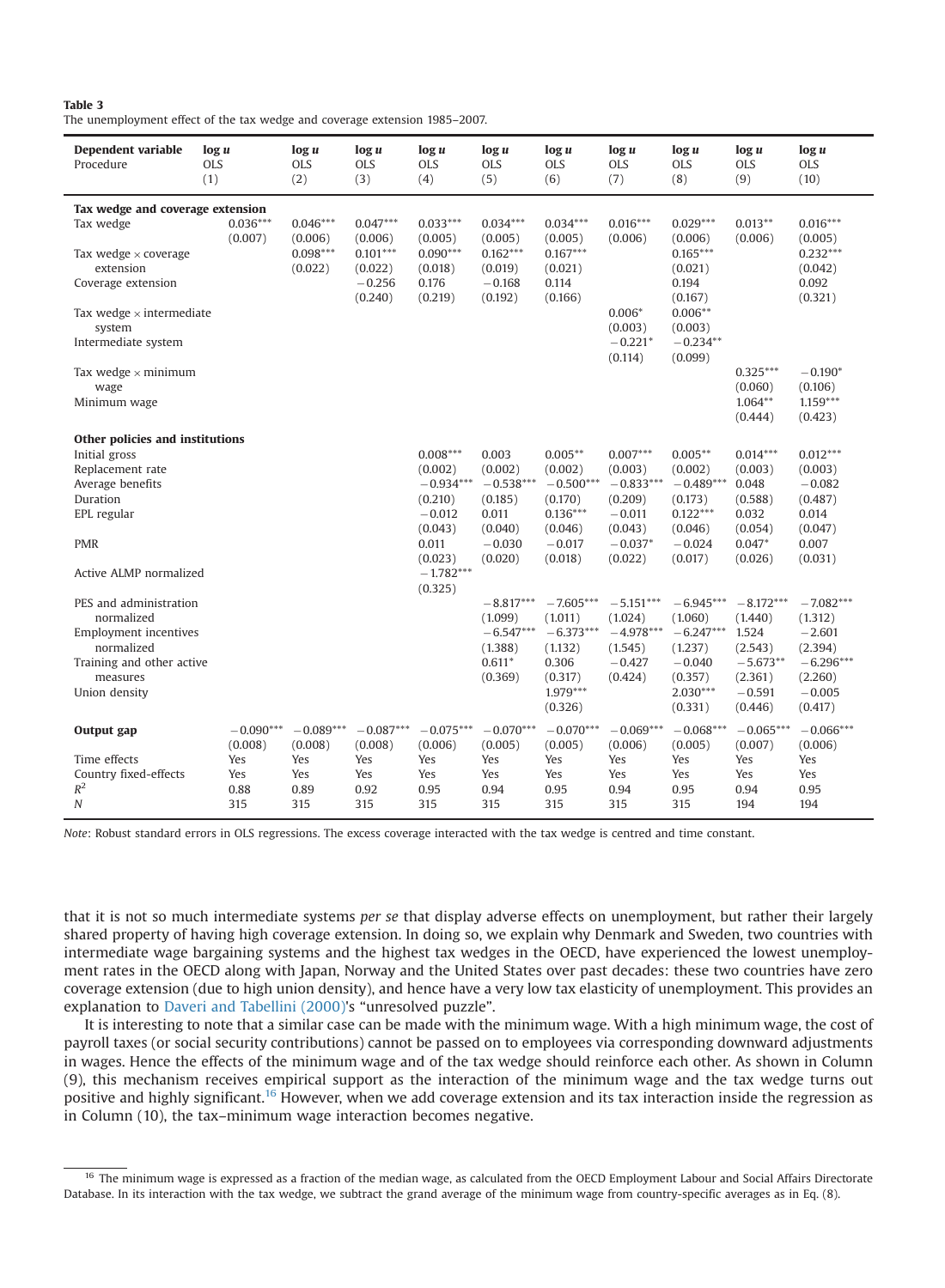

Fig. 3. Changes in unemployment and tax wedge in high and low extension countries.

Which policy or institutional setting drives the tax elasticity of the unemployment rate? The above set of regressions clearly identifies coverage extension, rather than intermediate centralization or the minimum wage, as the most prominent factor.

#### 6. Coverage extension, the tax wedge and unemployment turnover

This section seeks to identify the flow origin of the unemployment effect described in the previous section. Does the tax wedge foster unemployment inflows or does it reduce unemployment outflows in countries with large coverage extension?

Table 4 describes the results obtained by focusing on unemployment inflow and outflows rates instead of the unemployment rate, while using a SURE estimator as described by system (7). For the sake of brevity, we only report the coefficients on the tax wedge and the interaction term of the tax wedge with coverage extension, while signalling when other policies and institutions are controlled for.

Columns (1)–(6) provide an unambiguous answer to the question of how the tax wedge and coverage extensions affect the two margins of unemployment. The tax wedge and its interaction with coverage extension are positive and significant at the 1% confidence level in outflow regressions (3) and (6), and never significant in inflow regressions (2) and (5). Hence, the interaction effect of the tax wedge and coverage extension on unemployment appears to run exclusively through the unemployment outflow margin. One possible explanation for this finding could be that much of the coverage extension effect applies to hiring wages rather than stayer wages, but this is left for future research.<sup>17</sup> Interestingly, we do find qualitatively the same results for any age group as shown in Appendix C.

It is interesting to note that the semi-elasticities of the policy variables with respect to unemployment derived from the unemployment regressions (columns (1) and (4)) are never significantly different from the difference between the corresponding semi-elasticities with respect to the unemployment inflow and outflow rates (columns (2), (3), (5) and (6)). This provides an indication of the overall consistency of our empirical framework: the relationship between coverage extension, the tax wedge (as well as other labour market policies) and the rate of unemployment can effectively be decomposed into the respective contributions of unemployment inflows and outflows.

Next, we run counterfactual simulations of policy reforms to evaluate the magnitude of the estimated coefficients. Details on the Monte-Carlo simulations are provided in Appendix D. In this calculation, each policy variable is raised by one standard deviation. As before, we only report the results pertaining to the tax wedge and coverage extension, and we use the estimated coefficients and asymptotic standard errors from Table 4 columns (4)–(6) as a benchmark. To account for the interaction effect between the tax wedge and excess coverage, three different simulations are conducted. The first one takes place in a country with low excess coverage (4%, corresponding to a Nordic country or the United States), the second one uses the average level of coverage extension (28.9%), the third one involves a country with large excess coverage (48%, corresponding to the third quartile or a country like Italy or Portugal).

Table 5 reports the results and highlights the degree of significance using asterisks. In countries characterized by large coverage extension, the effect of a one standard deviation increase in the tax wedge on the unemployment outflow rate and on the unemployment rate dwarfs that of any other labour market policy reform.

<sup>17</sup> It is somehow surprising to find an effect on outflows and none on inflows as the two variables jointly determine equilibrium unemployment in the Mortensen and Pissarides model.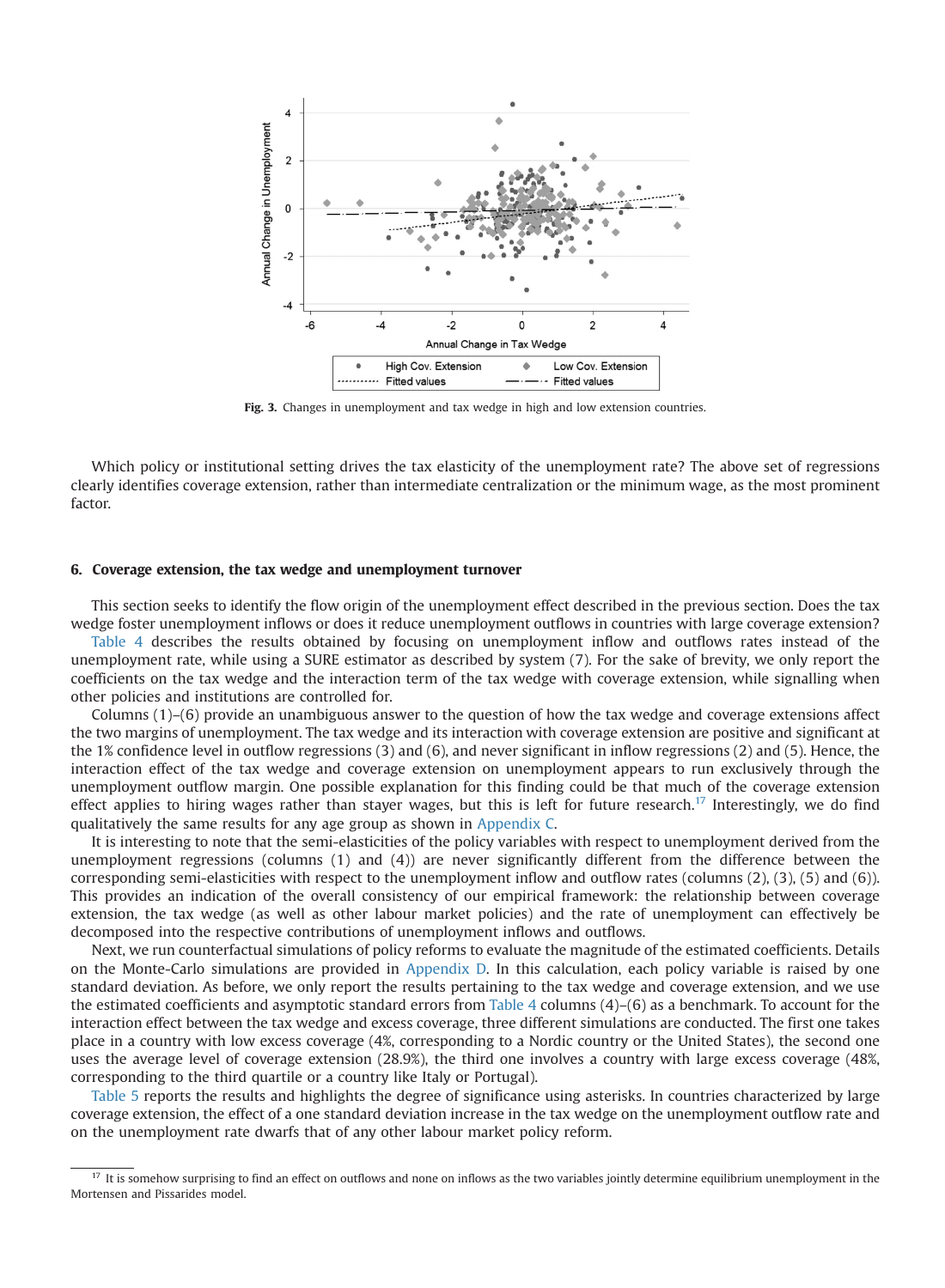The decomposition of log-unemployment into turnover variables 1985–2007.

| Dependent variable<br>Procedure       | log u<br><b>OLS</b> | log s<br><b>SURE</b> | $\log f$       | log u<br><b>OLS</b> | log s<br><b>SURE</b> | $\log f$    |
|---------------------------------------|---------------------|----------------------|----------------|---------------------|----------------------|-------------|
|                                       | (1)                 | (2)                  | (3)            | (4)                 | (5)                  | (6)         |
| Tax wedge and coverage extension      |                     |                      |                |                     |                      |             |
| Tax wedge                             | $0.046***$          | 0.002                | $-0.053***$    | $0.034***$          | $-0.001$             | $-0.043***$ |
|                                       | (0.006)             | (0.006)              | (0.006)        | (0.005)             | (0.006)              | (0.006)     |
| Tax wedge $\times$ coverage extension | $0.098***$          | $-0.023$             | $-0.151***$    | $0.167***$          | 0.013                | $-0.181***$ |
|                                       | (0.022)             | (0.025)              | (0.026)        | (0.021)             | (0.027)              | (0.026)     |
| Coverage extension                    |                     |                      |                | 0.114               | $-0.110$             | $-0.320$    |
|                                       |                     |                      |                | (0.166)             | (0.231)              | (0.226)     |
| Output gap                            | $-0.089***$         | $-0.016**$           | $0.087***$     | $-0.070***$         | $-0.003$             | $0.080***$  |
|                                       | (0.008)             | (0.007)              | (0.007)        | (0.005)             | (0.007)              | (0.007)     |
| Other policies and institutions       | N <sub>o</sub>      | N <sub>o</sub>       | N <sub>o</sub> | Yes                 | Yes                  | Yes         |
| Time effects                          | Yes                 | Yes                  | Yes            | Yes                 | Yes                  | Yes         |
| Country fixed-effects                 | Yes                 | Yes                  | Yes            | Yes                 | Yes                  | Yes         |
| $R^2$                                 | 0.89                | 0.9                  | 0.94           | 0.95                | 0.92                 | 0.95        |
| N                                     | 315                 | 315                  | 315            | 315                 | 315                  | 315         |

Note: Robust standard errors in OLS regressions. The excess coverage interacted with the tax wedge is centred and time constant.

#### Table 5

Monte-Carlo simulation of unemployment variation following an increase in each variable by one standard variation.

|                                                 | Inflow<br>contribution | Outflow<br>contribution | Interaction<br>term | Total<br>effect | Total effect based on unemployment<br>regression |
|-------------------------------------------------|------------------------|-------------------------|---------------------|-----------------|--------------------------------------------------|
| Tax wedge and coverage extension                |                        |                         |                     |                 |                                                  |
| Average tax wedge effect                        | $-0.1$                 | $3.4***$                | 0.0                 | $3.3***$        | $2.7***$                                         |
| Tax wedge in low-extension coverage<br>country  | $-0.4$                 | $-0.1$                  | 0.0                 | $-0.5$          | $-0.5$                                           |
| Tax wedge in high-extension coverage<br>country | 0.1                    | $6.2***$                | $-0.1$              | $6.2***$        | $5.2***$                                         |
| Coverage extension                              | $-0.2$                 | 0.7                     | 0.0                 | 0.5             | 0.2                                              |
| Output gap                                      | $-0.1$                 | $-1.3***$               | 0.0                 | $-1.3***$       | $-1.1***$                                        |

Note: A Monte-Carlo experiment is run to take into account uncertainty on model's estimates. Following the increase in each institution by one standard deviation, the resulting change in inflow, outflow and unemployment rates are calculated while assuming that the coefficient of the institution is a normal variable of mean and variance drawn from the estimation.

\*Denotes significance at a 10% confidence level.

\*\*Denotes significance at a 5% confidence level.

\*\*\* Denotes significance at a 1% confidence level.

Indeed, raising the tax wedge by 10 percentage points (one standard deviation) increases unemployment by about 5.2–6.2 percentage points in high excess coverage countries, by circa 3 percentage points in an average country, and does not have any significant impact on low excess coverage countries. In comparison, a rise of one standard deviation in the output gap entails an approximately 1.3 percentage point decrease in unemployment, channelled by lower unemployment outflows.<sup>1</sup>

## 7. Robustness analysis

This section addresses endogeneity concerns and examines the robustness of the results to different econometric specifications. We account for unemployment sluggishness by considering longer time spans and persistence effects, we include other factors in the analysis such as demographic variables, public social spending, different wage bargaining systems or tax wedge variables, as well as different sorts of interactions between the tax wedge and policy variables.

<sup>&</sup>lt;sup>18</sup> We also find that an increase in union density (admittedly more an institution than a policy variable) by 20 percentage points (one standard deviation) yields a 3.5 points increase in unemployment, mostly channelled by inflows. Stronger employment protection has a positive and significant impact on unemployment, although the flow contributions are not significant. Blanchard and Wolfers (2000) similarly find significant effects of union density and employment protection on unemployment. In addition, we find that raising PES and employment incentives by one standard deviation has a significant pay-off as unemployment decreases by 1.2–1.5 points, equally split between a decline in inflows and a boost of outflows. As argued above, we are cautious with any finding pertaining to ALMPs.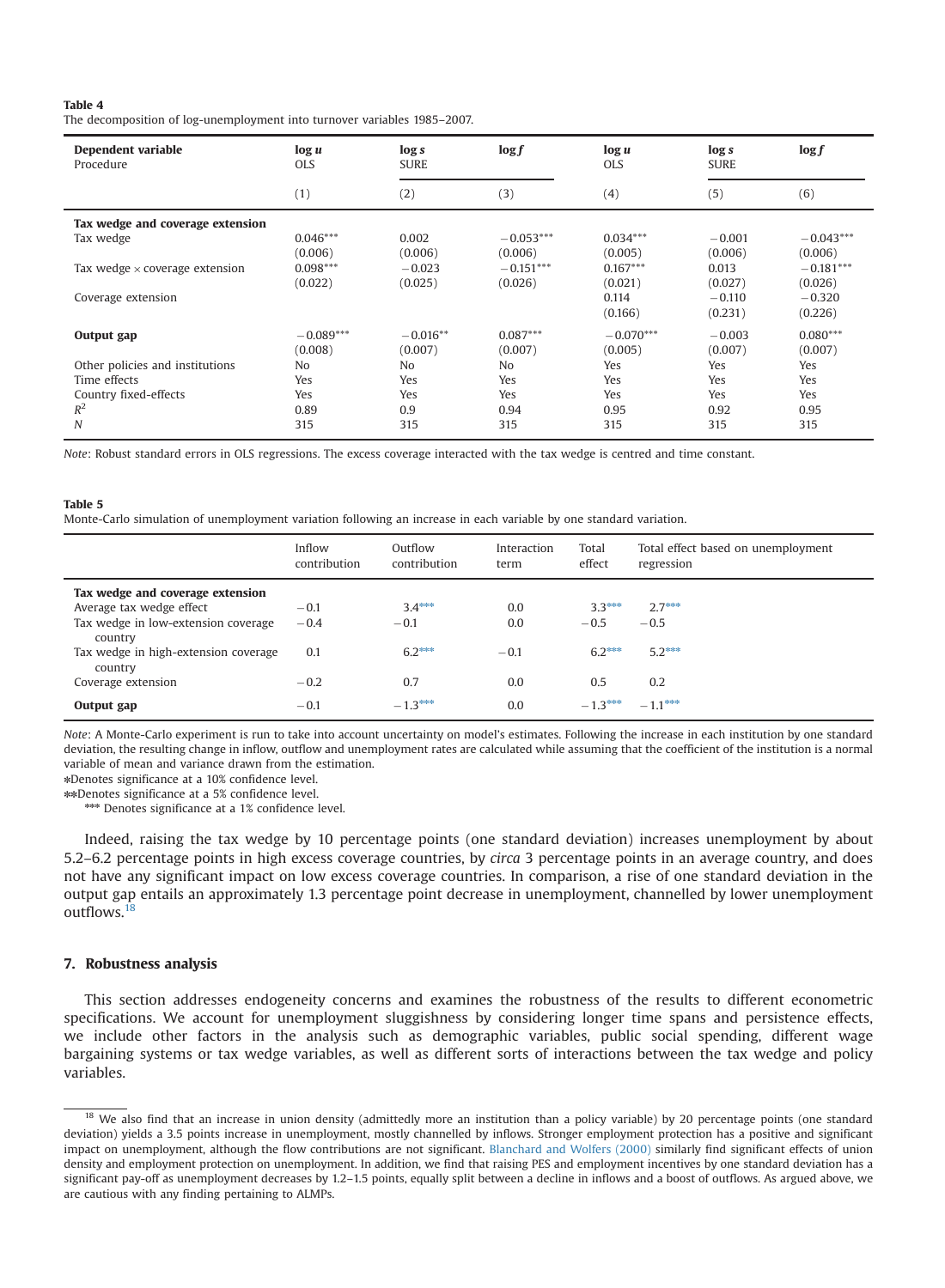Unemployment turnover with instrumented policy and institutional variables 1985–2007.

| Lagged variables as instruments       | 1 year                 |                           |                        | 3 years                |                           |                        | 5 years                |                              |                        |  |
|---------------------------------------|------------------------|---------------------------|------------------------|------------------------|---------------------------|------------------------|------------------------|------------------------------|------------------------|--|
| Dependent variable<br>Procedure       | log u<br>IV            | log f<br>log s<br>SURE/IV |                        | log u<br>IV            | log f<br>log s<br>SURE/IV |                        | log u<br>IV            | $\log f$<br>log s<br>SURE/IV |                        |  |
|                                       | (1)                    | (2)                       | (3)                    | (4)                    | (5)                       | (6)                    | (7)                    | (8)                          | (9)                    |  |
| Tax wedge and coverage extension      |                        |                           |                        |                        |                           |                        |                        |                              |                        |  |
| Tax wedge                             | $0.042***$<br>(0.006)  | $-0.006$<br>(0.007)       | $-0.051***$<br>(0.007) | $0.055***$<br>(0.011)  | $-0.023*$<br>(0.013)      | $-0.074***$<br>(0.014) | $0.092***$<br>(0.019)  | $-0.011$<br>(0.020)          | $-0.101***$<br>(0.023) |  |
| Tax wedge $\times$ coverage extension | $0.189***$<br>(0.024)  | 0.011<br>(0.033)          | $-0.193***$<br>(0.034) | $0.252***$<br>(0.049)  | $-0.016$<br>(0.065)       | $-0.254***$<br>(0.069) | $0.317**$<br>(0.135)   | $-0.193$<br>(0.139)          | $-0.429***$<br>(0.165) |  |
| Coverage extension                    | 0.020<br>(0.209)       | $-0.093$<br>(0.275)       | $-0.297$<br>(0.276)    | $-0.070$<br>(0.353)    | 0.548<br>(0.432)          | 0.326<br>(0.465)       | $-0.205$<br>(0.939)    | $1.620*$<br>(0.924)          | 1.828*<br>(1.099)      |  |
| Output gap                            | $-0.074***$<br>(0.005) | $-0.009$<br>(0.008)       | $0.081***$<br>(0.008)  | $-0.080***$<br>(0.007) | $-0.013$<br>(0.008)       | $0.082***$<br>(0.009)  | $-0.091***$<br>(0.008) | $-0.015*$<br>(0.009)         | $0.092***$<br>(0.011)  |  |
| Other policies and institutions       | Yes                    | Yes                       | Yes                    | Yes                    | Yes                       | Yes                    | Yes                    | Yes                          | Yes                    |  |
| Time effects                          | Yes                    | Yes                       | Yes                    | Yes                    | Yes                       | Yes                    | Yes                    | Yes                          | Yes                    |  |
| Country fixed-effects                 | Yes                    | Yes                       | Yes                    | Yes                    | Yes                       | Yes                    | Yes                    | Yes                          | Yes                    |  |
| $R^2$                                 | 0.95                   | 0.92                      | 0.95                   | 0.92                   | 0.92                      | 0.94                   | 0.9                    | 0.93                         | 0.94                   |  |
| N                                     | 300                    | 300                       | 300                    | 270                    | 270                       | 270                    | 241                    | 241                          | 241                    |  |

Note: Robust standard errors in IV regressions. The excess coverage interacted with the tax wedge is centred and time constant.

#### 7.1. Endogeneity

While the SURE methodology controls for the fact that inflow and outflow rates are simultaneously determined, it does not address the possible endogeneity of policy and institutional variables, including the tax wedge. For instance, reverse causality may undermine the causal interpretation of the estimates discussed so far if changes in policies arise in reaction to variations in unemployment. In particular, high unemployment may trigger reductions in the tax wedge, which would create a downward bias on the OLS estimate of the tax wedge's effect.

To address this potential problem, we instrument policy and institutional variables by their lags, using 1, 3 and 5 years lags respectively. In statistical terms, we assume that policies are weakly exogenous variables, namely that their current level is potentially correlated with the current error terms of the unemployment rate and turnover equations, but not with the lags of the error term. The same assumption is routinely used in GMM estimation (see discussion below). As before, we do not report the estimates pertaining to policies other than the tax wedge and coverage extension, although we continue to control for them.

As shown in Table 6, the tax wedge and its interaction with coverage extension is statistically significant across econometric specifications. Hence, the tax-coverage extension interaction effect that we have identified does not appear to be driven by reverse causality. On the contrary, the IV estimates of the tax wedge and of its interaction with coverage extension are always larger than the OLS coefficients, which suggests that reverse causality going from high unemployment to a lower tax wedge reduction reduces, rather than inflates, the magnitude of the tax wedge's effect.

#### 7.2. Unemployment persistence

Another potential concern arises from the annual frequency of observations we considered so far. The effect described above has been identified on the basis of tax and unemployment annual changes. However, it is well known that unemployment variables display some sluggishness and adjust slowly over time. Hence, the effect of labour market policy reforms may be better identified by considering longer time spans.

Table 7 considers a 3-year time span on Columns (1)–(3) and a 5-year time span on Columns (4)–(6). Our main result is largely unchanged when using long-distant changes in the tax wedge and unemployment variables, as the tax wedge and the coverage extension interaction are still highly significant in unemployment rate and outflow regressions. This result contrasts with other labour market policies, which often display inconsistent estimates.

Another way of addressing unemployment persistence is to make use of dynamic panel model that includes a lagged dependent variable. As well-known, the use of a "dynamic fixed effects estimator" yields biased estimates in short panels, and more precisely an underestimation of the autocorrelation coefficient. Other econometric techniques have been proposed to deal with this problem, in particular the Arellano and Bond (1991) and Blundell-Bond (1998) GMM estimators. The use of such estimators is problematic within a database of 15 countries, as GMM are typically designed for "large N, small T" panels. In particular, Roodman (2009) advises to use fewer instruments than the number of countries to avoid upward bias in the Hansen test of instruments' joint exogeneity, a condition that cannot be met in our study. So we abstract from presenting GMM estimates that are plausibly inaccurate, and simply display dynamic fixed effects estimates on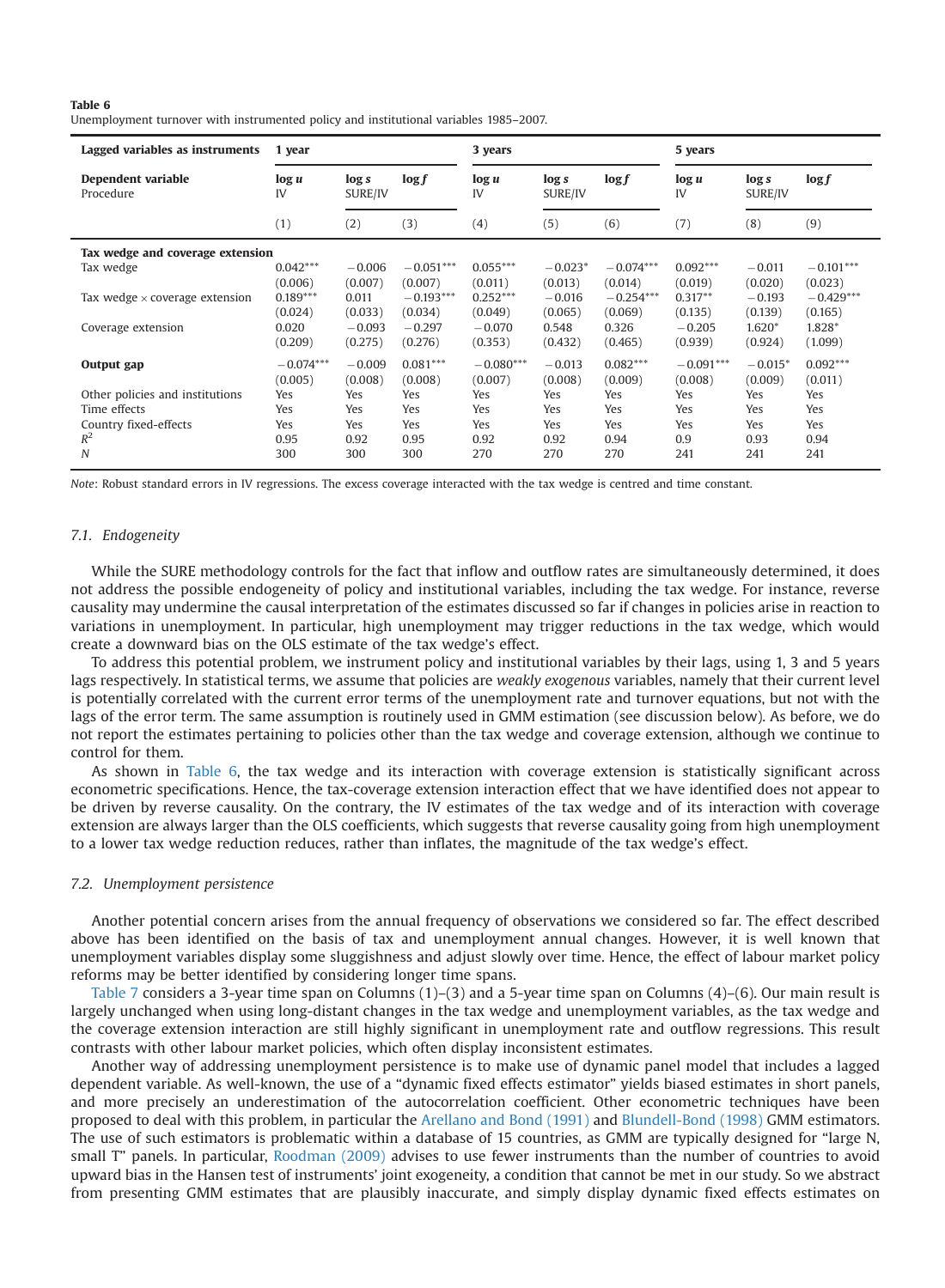Accounting for unemployment sluggishness 1985–2007.

| <b>Time frequency</b>                 | 3 years                |                      |                        | 5 years                |                                  |                        | 1 year                 |                       |                        |  |
|---------------------------------------|------------------------|----------------------|------------------------|------------------------|----------------------------------|------------------------|------------------------|-----------------------|------------------------|--|
| Dependent variable<br>Procedure       | log u<br><b>OLS</b>    | log s<br><b>SURE</b> | log f                  | log u<br><b>OLS</b>    | $\log f$<br>log s<br><b>SURE</b> |                        | log u<br><b>OLS</b>    | log s<br><b>SURE</b>  | $\log f$               |  |
|                                       | (1)                    | (2)                  | (3)                    | (4)                    | (5)                              | (6)                    | (7)                    | (8)                   | (9)                    |  |
| Lagged dependent variable             |                        |                      |                        |                        |                                  |                        | $0.617***$<br>(0.029)  | $0.662***$<br>(0.063) | $0.539***$<br>(0.051)  |  |
| Tax wedge and coverage extension      |                        |                      |                        |                        |                                  |                        |                        |                       |                        |  |
| Tax wedge                             | $0.032***$<br>(0.007)  | $-0.009$<br>(0.009)  | $-0.045***$<br>(0.009) | $0.038***$<br>(0.009)  | $-0.016$<br>(0.018)              | $-0.057***$<br>(0.018) | $0.015***$<br>(0.003)  | 0.000<br>(0.007)      | $-0.020***$<br>(0.007) |  |
| Tax wedge $\times$ coverage extension | $0.179***$<br>(0.036)  | 0.009<br>(0.041)     | $-0.192***$<br>(0.040) | $0.278***$<br>(0.059)  | 0.102<br>(0.082)                 | $-0.181**$<br>(0.080)  | $0.065***$<br>(0.011)  | $-0.005$<br>(0.020)   | $-0.091***$<br>(0.022) |  |
| Coverage extension                    | 0.129<br>(0.285)       | 0.101<br>(0.350)     | $-0.097$<br>(0.339)    | 0.110<br>(0.338)       | 0.081<br>(0.627)                 | 0.062<br>(0.610)       | 0.111<br>(0.092)       | $-0.010$<br>(0.166)   | $-0.225$<br>(0.181)    |  |
| Output gap                            | $-0.064***$<br>(0.008) | $-0.007$<br>(0.012)  | $0.067***$<br>(0.011)  | $-0.059***$<br>(0.012) | $-0.007$<br>(0.023)              | $0.068***$<br>(0.022)  | $-0.050***$<br>(0.004) | 0.001<br>(0.008)      | $0.057***$<br>(0.008)  |  |
| Other policies and institutions       | Yes                    | Yes                  | Yes                    | Yes                    | Yes                              | Yes                    | Yes                    | Yes                   | Yes                    |  |
| Time effects                          | Yes                    | Yes                  | Yes                    | Yes                    | Yes                              | Yes                    | Yes                    | Yes                   | Yes                    |  |
| Country fixed-effects                 | Yes                    | Yes                  | Yes                    | Yes                    | Yes                              | Yes                    | Yes                    | Yes                   | Yes                    |  |
| $R^2$                                 | 0.96                   | 0.93                 | 0.96                   | 0.97                   | 0.95                             | 0.97                   | 0.98                   | 0.95                  | 0.97                   |  |
| N                                     | 108                    | 108                  | 108                    | 67                     | 67                               | 67                     | 313                    | 313                   | 313                    |  |

Note: Robust standard errors in OLS regressions. The excess coverage interacted with the tax wedge is centred and time constant.

Columns (7)–(9). Indeed, Judson and Owen (1999) show that the bias is very small in panels with long T as is the case in the current application. Again, it turns out that the tax wedge and the coverage extension interaction are both highly significant, while, for instance, union density loses significance in the unemployment inflow equation.

#### 7.3. Other explanatory variables

Finally, Table 8 presents some regressions with additional control variables, such as country-specific time trends (Columns  $(1)$ ,  $(2)$ ,  $(4)$ ,  $(6)$ – $(9)$ ), higher educational attainment (Columns  $(3)$ – $(9)$ ), the shares of population aged 15–24 and 55–64 in population 15–64 (Columns (3)–(9)), public social spending in family and housing services as well as its interaction with the tax wedge (Columns (5) and (6)), a dummy for intermediate wage bargaining systems and its interaction with the tax wedge (Column (7)), union concentration at the industry level and its tax interaction (Columns (8) and (9))<sup>19</sup> as well as union density and its tax wedge interaction (Column (10)).

As before, the high significance of the tax wedge and its interaction with coverage extension is unchanged in all regressions. In contrast, additional explanatory variables do not offer much insight. Higher education and demographic variables do not display robust estimates across specifications, and the tax wedge interactions with social spending or wage bargaining settings other than coverage extension are not significant. Hence, our main result appears to be robust when controlling for other factors that have been shown to be important in previous research.<sup>20</sup>

Similarly, we test in Table 9 whether the interaction of the tax wedge and coverage extension is robust to the use of a different measure for the tax wedge, and we do so over the 1965–2007 period. We use alternatively the amount of social security contributions paid by employers (excluding the self-employed) as a share of compensations paid to employees as a proxy for the payroll tax, as well as taxes drawn from personal income (see Appendix B.2 for a decomposition of the tax wedge). Focusing on the 1965–2007 period, we find qualitatively identical results as in both cases the interaction between the specific tax measure and coverage extension appears to be positive and strongly significant.

<sup>&</sup>lt;sup>19</sup> The inclusion of demographic variables is motivated by Aaronson et al. (2010) who find evidence of demographic effects on the job finding rate. Similarly, Rogerson (2007) argues that the labour market outcome of payroll taxes depends on the public provision for family-related services. The case for intermediate wage bargaining systems has been explained in Section 5. Union concentration at the industry level touches upon an aspect that we have eluded in the theoretical and empirical sections: It is related to the degree of unions coordination and their capacity to represent the unionized sector in an efficient way.

 $20$  Appendix E controls for other types of interaction between the tax wedge and policy variables and similarly finds that our main result is qualitatively unchanged.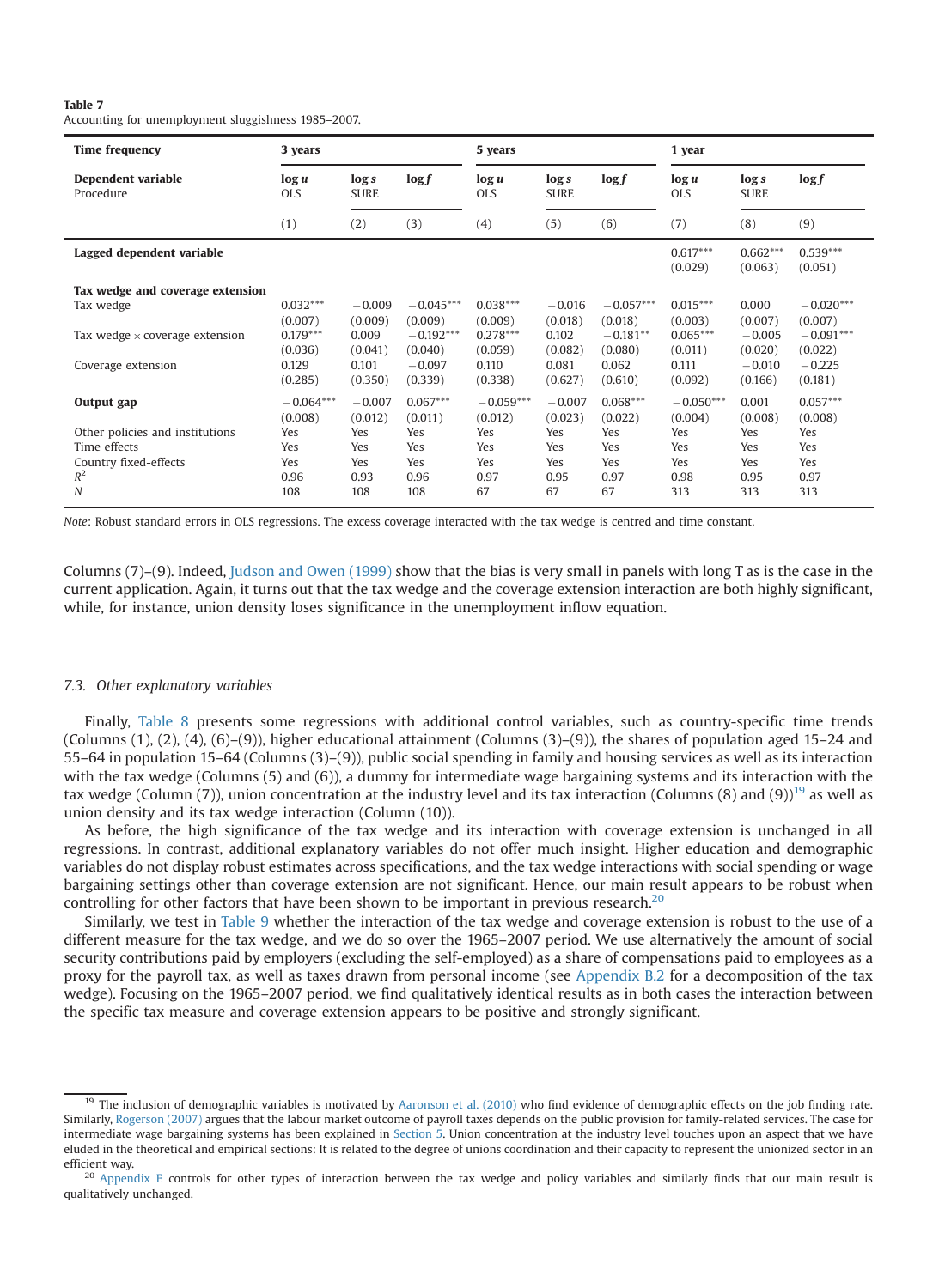Robustness analysis – the unemployment effect of the tax wedge and coverage extension 1985–2007.

| Dependent variable<br>Procedure                                | log u<br><b>OLS</b><br>(1) | log u<br><b>OLS</b><br>(2)     | log u<br><b>OLS</b><br>(3)        | log u<br><b>OLS</b><br>(4)       | log u<br><b>OLS</b><br>(5)        | log u<br><b>OLS</b><br>(6)     | log u<br><b>OLS</b><br>(7)     | log u<br>OLS<br>(8)     | log u<br><b>OLS</b><br>(9)        | log u<br><b>OLS</b><br>(10)       |
|----------------------------------------------------------------|----------------------------|--------------------------------|-----------------------------------|----------------------------------|-----------------------------------|--------------------------------|--------------------------------|-------------------------|-----------------------------------|-----------------------------------|
|                                                                |                            |                                |                                   |                                  |                                   |                                |                                |                         |                                   |                                   |
| Tax wedge and coverage extension<br>Tax wedge                  | $0.033***$<br>(0.004)      | $0.035***$<br>(0.004)          | $0.036***$<br>(0.005)             | $0.034***$<br>(0.005)            | $0.035***$<br>(0.005)             | $0.025***$<br>(0.005)          | $0.034***$<br>(0.005)          | $0.023***$<br>(0.006)   | $0.031***$<br>(0.005)             | $0.031***$<br>(0.004)             |
| Tax wedge $\times$ coverage<br>extension<br>Coverage extension | $0.089***$<br>(0.016)      | $0.112***$<br>(0.016)<br>0.301 | $0.150***$<br>(0.019)<br>$-0.268$ | $0.112***$<br>(0.018)<br>0.371   | $0.129***$<br>(0.019)<br>$-0.197$ | $0.090***$<br>(0.018)<br>0.294 | $0.110***$<br>(0.018)<br>0.371 |                         | $0.098***$<br>(0.023)<br>$0.448*$ | $0.130***$<br>(0.019)<br>$0.450*$ |
|                                                                |                            | (0.218)                        | (0.186)                           | (0.228)                          | (0.196)                           | (0.248)                        | (0.228)                        |                         | (0.247)                           | (0.237)                           |
| Other policies and institutions                                |                            |                                |                                   |                                  |                                   |                                |                                |                         |                                   |                                   |
| Initial gross replacement rate                                 |                            | $-0.003$<br>(0.003)            | $0.005**$<br>(0.002)              | $-0.003$<br>(0.003)              | $0.006**$<br>(0.003)              | $-0.009**$<br>(0.004)          | $-0.003$<br>(0.003)            | $-0.001$<br>(0.004)     | $-0.001$<br>(0.003)               | $-0.002$<br>(0.003)               |
| Average benefits duration                                      |                            | $-0.675***$<br>(0.186)         | $-0.476***$<br>(0.161)            | $-0.699***$                      | $-0.409**$<br>(0.186)             | $-0.769***$<br>(0.202)         | $-0.724***$<br>(0.195)         | $-0.832***$<br>(0.240)  | $-0.702***$<br>(0.221)            | $-0.662***$<br>(0.196)            |
| EPL regular                                                    |                            | $-0.171**$<br>(0.071)          | 0.012<br>(0.047)                  | (0.192)<br>$-0.174**$<br>(0.077) | $-0.010$<br>(0.050)               | $-0.260***$<br>(0.082)         | $-0.175**$<br>(0.076)          | $-0.224***$<br>(0.067)  | $-0.204**$<br>(0.081)             | $-0.189**$<br>(0.073)             |
| <b>PMR</b>                                                     |                            | $0.067**$<br>(0.026)           | $-0.028$<br>(0.020)               | 0.037<br>(0.033)                 | $-0.029$<br>(0.026)               | $0.063*$<br>(0.033)            | 0.032<br>(0.033)               | $0.111***$<br>(0.034)   | 0.041<br>(0.037)                  | 0.038<br>(0.033)                  |
| PES and administration<br>normalized                           |                            | $-12.411***$<br>(1.632)        | $-9.456***$<br>(1.153)            | $-12.865***$<br>(1.984)          | $-6.883***$<br>(1.641)            | $-8.553***$<br>(2.801)         | $-12.944***$<br>(1.960)        | $-13.394***$<br>(2.563) | $-12.492***$<br>(2.498)           | $-10.773***$<br>(2.469)           |
| <b>Employment incentives</b><br>normalized                     |                            | $-4.743$<br>(3.022)            | $-5.829***$<br>(1.247)            | $-5.424*$<br>(3.041)             | $-5.223***$<br>(1.753)            | $-5.995*$<br>(3.515)           | $-5.042$<br>(3.075)            | $-0.356$<br>(3.459)     | $-4.173$<br>(3.455)               | $-4.468$<br>(3.089)               |
| Training and other active<br>measures                          |                            | $-0.272$<br>(1.119)            | $1.367***$<br>(0.451)             | 0.349<br>(1.171)                 | 0.613<br>(0.492)                  | $-0.666$<br>(1.209)            | 0.035<br>(1.190)               | $-0.576$<br>(1.540)     | 0.127<br>(1.437)                  | $-0.333$<br>(1.234)               |
| Union density                                                  |                            | $3.549***$<br>(0.516)          | $2.117***$<br>(0.316)             | $3.546***$<br>(0.528)            | $2.512***$<br>(0.425)             | $3.982***$<br>(0.591)          | $3.575***$<br>(0.525)          | $2.344***$<br>(0.703)   | $3.215***$<br>(0.725)             | $3.572***$<br>(0.533)             |
| Output gap                                                     | $-0.077***$<br>(0.005)     | $-0.057***$<br>(0.004)         | $-0.069***$<br>(0.004)            | $-0.057***$<br>(0.004)           | $-0.060***$<br>(0.005)            | $-0.050***$<br>(0.004)         | $-0.056***$<br>(0.004)         | $-0.056***$<br>(0.005)  | $-0.055***$<br>(0.005)            | $-0.058***$<br>(0.004)            |
| <b>Additional explanatory variables</b>                        |                            |                                |                                   |                                  |                                   |                                |                                |                         |                                   |                                   |
| Mean years of tertiary<br>schooling among<br>population 15-64  |                            |                                | $-0.639***$<br>(0.179)            | $-0.185$<br>(0.337)              | $-0.791***$<br>(0.248)            | $-0.524$<br>(0.401)            | $-0.236$<br>(0.337)            | $-0.439$<br>(0.377)     | $-0.179$<br>(0.378)               | $-0.214$<br>(0.325)               |
| Share of 15-24 in 15-64<br>population                          |                            |                                | $2.582**$<br>(1.064)              | 1.772<br>(1.446)                 | $3.054**$<br>(1.190)              | $-1.084$<br>(1.497)            | 1.672<br>(1.434)               | 0.745<br>(1.621)        | 1.619<br>(1.618)                  | 1.167<br>(1.510)                  |
| Share of 55-64 in 15-64<br>population                          |                            |                                | $-0.679$<br>(0.930)               | $-0.943$<br>(0.947)              | $-0.556$<br>(1.163)               | $-1.305$<br>(1.189)            | $-0.971$<br>(0.954)            | 0.239<br>(1.181)        | $-1.057$<br>(1.112)               | $-1.385$<br>(0.956)               |
| Tax wedge $\times$ public spending<br>in family and housing    |                            |                                |                                   |                                  | $-0.005$<br>(0.004)               | $-0.001$<br>(0.004)            |                                |                         |                                   |                                   |
| services<br>Public spending in family and<br>housing services  |                            |                                |                                   |                                  | 0.032<br>(0.034)                  | $0.113***$<br>(0.041)          |                                |                         |                                   |                                   |
| Tax wedge $\times$ intermediate<br>wage bargaining systems     |                            |                                |                                   |                                  |                                   |                                | $-0.004$<br>(0.002)            |                         |                                   |                                   |
| Intermediate wage bargaining<br>systems                        |                            |                                |                                   |                                  |                                   |                                | $0.141*$<br>(0.085)            | 0.180                   | 0.129                             |                                   |
| Tax wedge $\times$ union<br>concentration at industry<br>level |                            |                                |                                   |                                  |                                   |                                |                                | (0.117)                 | (0.112)                           |                                   |
| Union concentration at<br>industry level                       |                            |                                |                                   |                                  |                                   |                                |                                | $1.453**$<br>(0.635)    | $1.067*$<br>(0.600)               |                                   |
| Tax wedge $\times$ union density                               |                            |                                |                                   |                                  |                                   |                                |                                |                         |                                   | 0.044<br>(0.028)                  |
| Country-specific trends                                        | Yes                        | Yes                            | N <sub>o</sub>                    | Yes                              | No                                | Yes                            | Yes                            | Yes                     | Yes                               | Yes                               |
| Time dummies                                                   | No                         | N <sub>o</sub>                 | Yes                               | No                               | Yes                               | N <sub>o</sub>                 | N <sub>o</sub>                 | N <sub>o</sub>          | No                                | No                                |
| Country fixed-effects<br>$R^2$                                 | Yes<br>0.94                | Yes<br>0.96                    | Yes<br>0.95                       | Yes<br>0.96                      | Yes<br>0.96                       | Yes<br>0.97                    | Yes<br>0.96                    | Yes<br>0.96             | Yes<br>0.97                       | Yes<br>0.96                       |
| $\cal N$                                                       | 315                        | 315                            | 315                               | 315                              | 257                               | 257                            | 315                            | 293                     | 293                               | 315                               |

Note: Robust standard errors in OLS regressions. The excess coverage interacted with the tax wedge is centred and time constant.

## 8. Conclusion

This paper re-examines the policy and institutional determinants of the unemployment rate. We show that the tax elasticity of the unemployment rate is augmented by the extension of collective wage bargaining agreements to nonunionized firms. Coverage extension may increase the collective wage and may also disproportionately hurt non-unionized firms when such firms are less productive than unionized firms. We find that the unemployment effect of coverage extension is driven by its impact on the unemployment outflow rate. Moreover, it is empirically large and robust to a wide range of econometric specifications.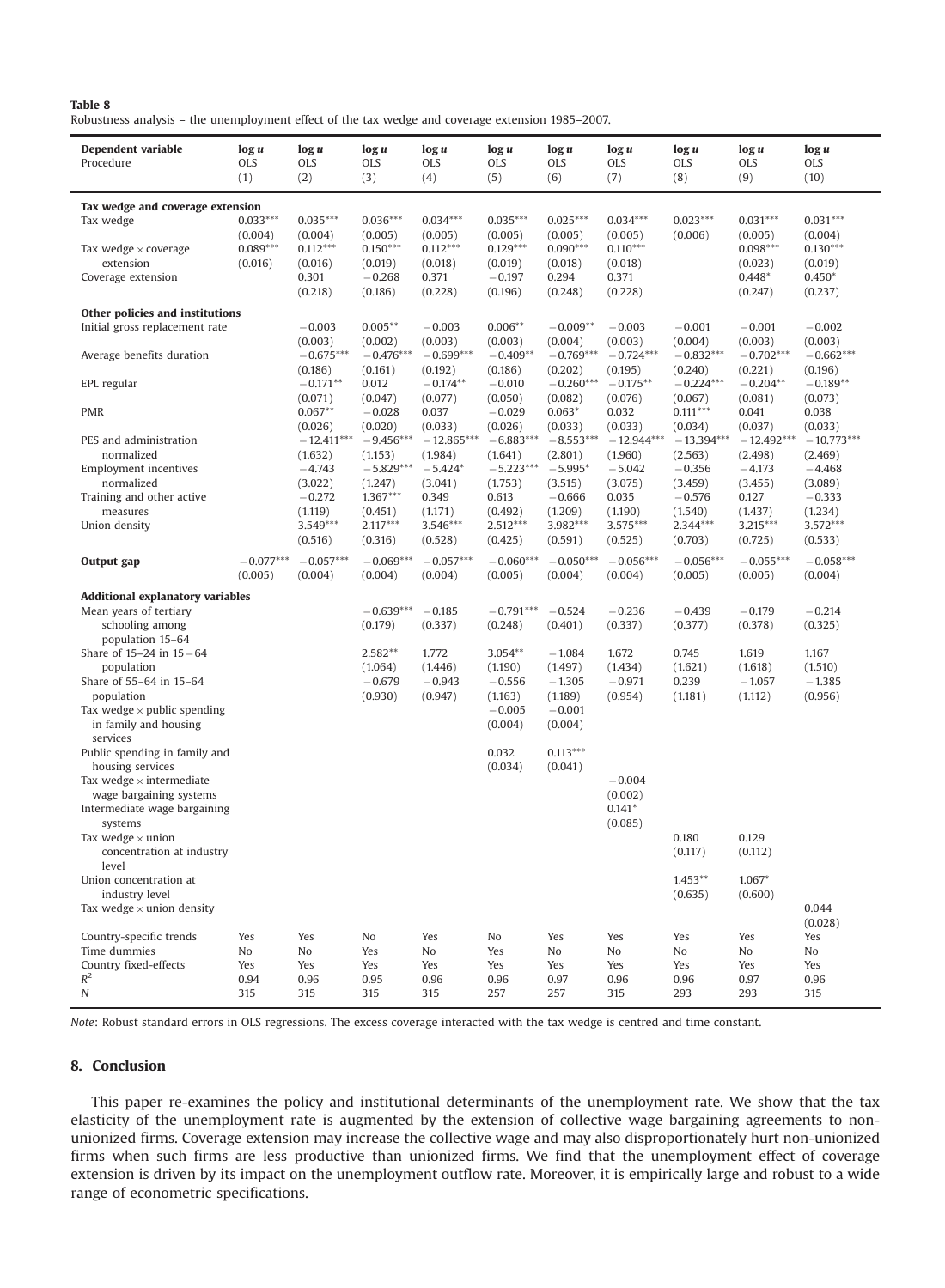The unemployment effect of the tax wedge and coverage extension 1965–2007.

| Dependent variable                       |                     | Log unemployment rate                      |                     |                         |                                   |                              |                     |                     |                     |                                   |  |  |  |
|------------------------------------------|---------------------|--------------------------------------------|---------------------|-------------------------|-----------------------------------|------------------------------|---------------------|---------------------|---------------------|-----------------------------------|--|--|--|
| <b>Tax variable</b>                      |                     | Social security contributions <sup>a</sup> |                     |                         |                                   | Tax rate on household income |                     |                     |                     |                                   |  |  |  |
| Procedure                                | <b>OLS</b><br>(1)   | <b>OLS</b><br>(2)                          | <b>OLS</b><br>(3)   | <b>OLS</b><br>(4)       | <b>OLS</b><br>(5)                 | <b>OLS</b><br>(6)            | <b>OLS</b><br>(7)   | <b>OLS</b><br>(8)   | <b>OLS</b><br>(9)   | <b>OLS</b><br>(10)                |  |  |  |
| Tax variable                             | $-0.010$<br>(0.011) | $-0.014$<br>(0.009)                        | $-0.015$<br>(0.009) | $-0.020$<br>(0.010)     | $-0.018$<br>(0.011)               | 0.009<br>(0.007)             | 0.005<br>(0.007)    | 0.004<br>(0.007)    | 0.001<br>(0.007)    | 0.003<br>(0.007)                  |  |  |  |
| Tax variable $\times$ coverage extension |                     | 0.104<br>(0.018)                           | 0.103<br>(0.023)    | 0.114<br>(0.025)        | 0.107<br>$(0.028)$ <sup>***</sup> |                              | 0.099<br>(0.022)    | 0.098<br>(0.023)    | 0.106<br>(0.024)    | $0.102$ <sup>***</sup><br>(0.023) |  |  |  |
| Coverage extension                       |                     |                                            | 0.023<br>(0.254)    | 0.111<br>(0.260)        | 0.081<br>(0.267)                  |                              |                     | 0.076<br>(0.256)    | 0.116<br>(0.270)    | 0.069<br>(0.283)                  |  |  |  |
| Union density                            |                     |                                            |                     | 0.872<br>(0.393)        | $0.993$<br>(0.370)                |                              |                     |                     | 0.464<br>(0.311)    | 0.539<br>(0.314)                  |  |  |  |
| Tax wedge $\times$ union density         |                     |                                            |                     |                         | $-0.015$<br>(0.018)               |                              |                     |                     |                     | $-0.013$<br>(0.017)               |  |  |  |
| Output gap                               | $-0.075$<br>(0.007) | $-0.073$<br>(0.007)                        | $-0.073$<br>(0.007) | $-0.074$ ***<br>(0.007) | $-0.074$<br>(0.007)               | $-0.085$<br>(0.007)          | $-0.078$<br>(0.007) | $-0.078$<br>(0.007) | $-0.078$<br>(0.007) | $-0.078$ <sup>**</sup><br>(0.007) |  |  |  |
| Time effects                             | Yes                 | Yes                                        | Yes                 | Yes                     | Yes                               | Yes                          | Yes                 | Yes                 | Yes                 | Yes                               |  |  |  |
| Country fixed-effects                    | Yes                 | Yes                                        | Yes                 | Yes                     | Yes                               | Yes                          | Yes                 | Yes                 | Yes                 | Yes                               |  |  |  |
| $R^2$                                    | 0.84                | 0.85                                       | 0.85                | 0.86                    | 0.86                              | 0.87                         | 0.87                | 0.87                | 0.87                | 0.87                              |  |  |  |
| N                                        | 484                 | 484                                        | 484                 | 484                     | 484                               | 484                          | 484                 | 484                 | 484                 | 484                               |  |  |  |

Note: Robust standard errors in OLS regressions. The excess coverage interacted with the tax wedge is centred and time constant.

\*\*\* Denotes significance at a 1% confidence level.

\*\* Denotes significance at a 5% confidence level.

\* Denotes significance at a 10% confidence level.

<sup>a</sup> Excluding self-employed.

In terms of country-specific insights, the amplification of tax elasticity by the extension of collective wage agreements helps explaining why unemployment has been much higher in France and Spain than in most OECD countries over last decades. Those two countries display the highest levels of coverage extension among our data sample. Incidentally, the latter mechanism also provides an explanation to the economic puzzle posed by the co-existence of very low unemployment and very high taxes in Nordic countries. With high union density leading to virtually zero coverage extension, Nordic countries have maintained relatively low levels of aggregate real wage and labour cost, despite high taxes.

#### Appendix A. Supplementary material

Supplementary data associated with this article can be found in the online version at: [http://dx.doi.org/10.1016/j.](http://dx.doi.org/10.1016/j.euroecorev.2014.06.010) [euroecorev.2014.06.010](http://dx.doi.org/10.1016/j.euroecorev.2014.06.010).

### References

Aaronson, D., Mazumder, B., Schechter, S., 2010. What is Behind the Rise in Long-Term Unemployment? Economic Perspectives. Federal Reserve Bank of Chicago, 2Q/2010.

[Arellano, M., Bond., S., 1991. Some tests of specification for panel data: Monte Carlo evidence and an application to employment equations. Rev. Econ. Stud.](http://refhub.elsevier.com/S0014-2921(14)00097-X/sbref1) [58, 277](http://refhub.elsevier.com/S0014-2921(14)00097-X/sbref1)–297.

[Bassanini, A., Duval, R., 2009. Unemployment, institutions and reform complementarities: re-assessing the aggregate evidence for OECD countries. Oxford](http://refhub.elsevier.com/S0014-2921(14)00097-X/sbref2) [Rev. Econ. Policy 25 \(1\), 40](http://refhub.elsevier.com/S0014-2921(14)00097-X/sbref2)–59.

Bentolila, S., Cahuc, P., Dolado, J.J., Le Barbanchon, T., 2010. Two-Tier Labor Markets in the Great Recession: France vs. Spain. CEPR Discussion Papers 8152. [Blanchard, O., Wolfers, J., 2000. The role of shocks and institutions in the rise of European unemployment: the aggregate evidence. Econ. J. R. Econ. Soc. 110](http://refhub.elsevier.com/S0014-2921(14)00097-X/sbref3)

[\(462\), C1](http://refhub.elsevier.com/S0014-2921(14)00097-X/sbref3)–33. Blanchflower, D., Bryson, A., 2002. Changes over time in union relative wage effects in the UK and the US revisited. NBER Working Papers no. 9395. National Bureau of Economic Research.

[Blundell, R.W., Bond, S.R., 1998. Initial conditions and moment restrictions in dynamic panel data models. J. Econom. 87, 115](http://refhub.elsevier.com/S0014-2921(14)00097-X/sbref4)–143.

[Boeri, Tito, Burda, Michael C., 2009. Preferences for collective versus individualised wage setting. Econ. J. R. Econ. Soc. 119 \(540\), 1440](http://refhub.elsevier.com/S0014-2921(14)00097-X/sbref8)–1463.

[Cahuc, P., Postel-Vinay, F., Robin, J.M., 2006. Wage bargaining with on-the-job search: a structural econometric model. Econometrica 74 \(2\), 323](http://refhub.elsevier.com/S0014-2921(14)00097-X/sbref5)–364.

[Cahuc, P., Postel-Vinay, F., 2002. Temporary jobs, employment protection and labor market performance. Labour Econ. 9, 63](http://refhub.elsevier.com/S0014-2921(14)00097-X/sbref6)–91.

[Calmfors, L., Driffill, J., 1988. Bargaining structure, corporatism and macroeconomic performance. Econ. Policy 3 \(6\), 16](http://refhub.elsevier.com/S0014-2921(14)00097-X/sbref7)–61.

[Daveri, F., Tabellini, G., 2000. Unemployment, growth and taxation in industrial countries. Econ. Policy 15 \(30\), 47](http://refhub.elsevier.com/S0014-2921(14)00097-X/sbref9)–104, 04.

[Davis, S., Faberman, R.J., Haltiwanger, J., 2006. The flow approach to labor markets, micro](http://refhub.elsevier.com/S0014-2921(14)00097-X/sbref10)–macro links, and the recent downturn. J. Econ. Perspect 20 (3), 3–[26.](http://refhub.elsevier.com/S0014-2921(14)00097-X/sbref10)

[Davis, S., Haltiwanger, J., 1992. Gross job creation, gross job destruction, and employment reallocation. Q. J. Econ., 819](http://refhub.elsevier.com/S0014-2921(14)00097-X/sbref11)–864.

Du Caju, P., Gautier, E., Momferatou, D., Ward-Warmedinger, M., 2008. Institutional Features of Wage Bargaining in 23 European Countries, the US and Japan. ECB Working Paper no. 974.

[Elsby, M., Hobijn, B., Sahin, A., 2013. Unemployment dynamics in the OECD. Rev. Econ. Stat. 95 \(2\), 530](http://refhub.elsevier.com/S0014-2921(14)00097-X/sbref12)–548.